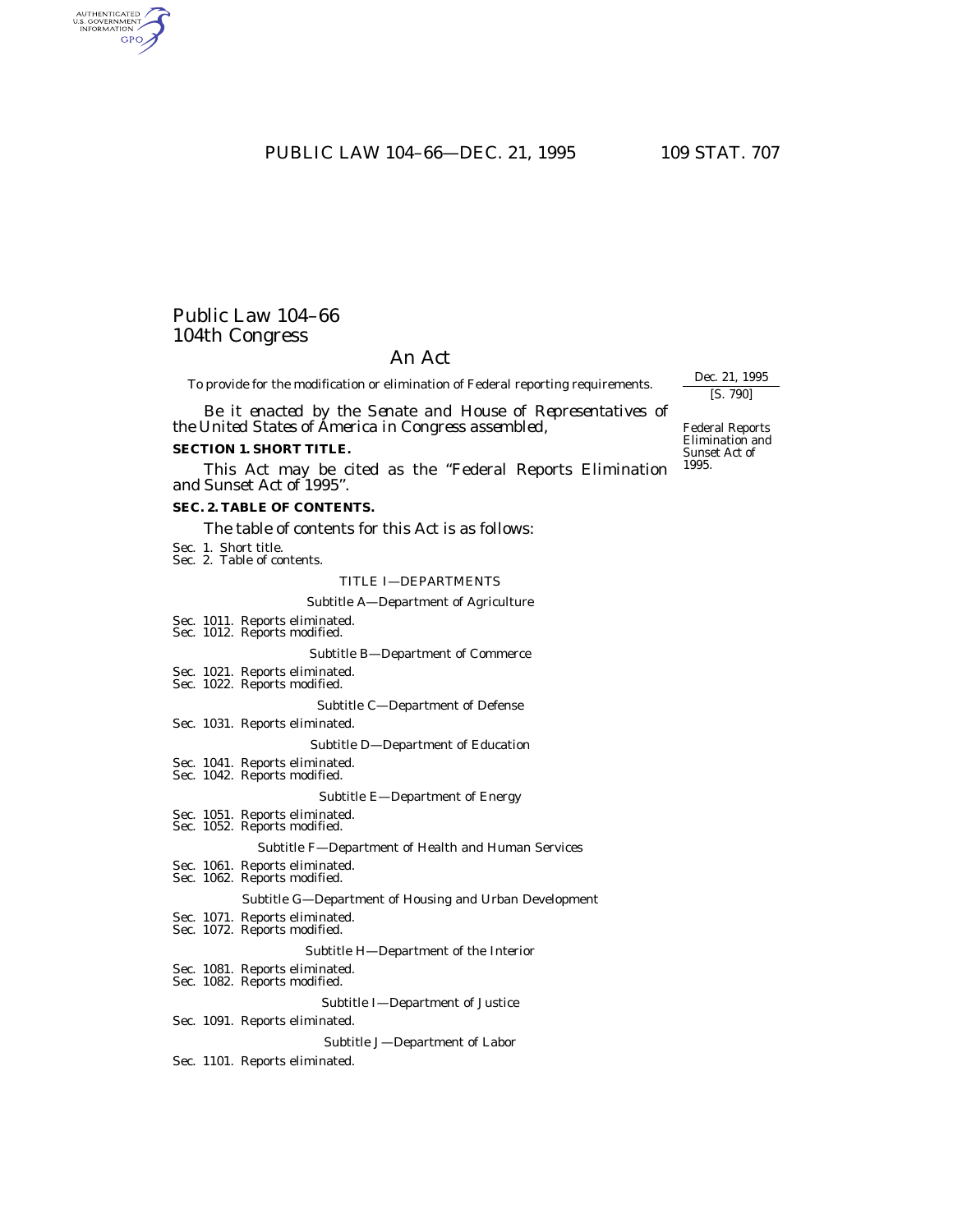| Sec. 1102. Reports modified.                                                  |
|-------------------------------------------------------------------------------|
| Subtitle K-Department of State                                                |
| Sec. 1111. Reports eliminated.<br>Sec. 1112. International narcotics control. |
| Subtitle L-Department of Transportation                                       |
| Sec. 1121. Reports eliminated.<br>Sec. 1122. Reports modified.                |
| Subtitle M-Department of the Treasury                                         |
| Sec. 1131. Reports eliminated.<br>Sec. 1132. Reports modified.                |
| Subtitle N-Department of Veterans Affairs                                     |
| Sec. 1141. Reports eliminated.                                                |
| TITLE II—INDEPENDENT AGENCIES                                                 |
| Subtitle A-Action                                                             |
| Sec. 2011. Reports eliminated.                                                |
| Subtitle B-Environmental Protection Agency                                    |
| Sec. 2021. Reports modified.                                                  |
| Subtitle C-Equal Employment Opportunity Commission                            |
| Sec. 2031. Reports modified.                                                  |
| Subtitle D-Federal Aviation Administration                                    |
| Sec. 2041. Reports eliminated.                                                |
| Subtitle E-Federal Communications Commission                                  |
| Sec. 2051. Reports eliminated.                                                |
| Subtitle F-Federal Deposit Insurance Corporation                              |
| Sec. 2061. Reports eliminated.                                                |
| Subtitle G-Federal Emergency Management Agency                                |
| Sec. 2071. Reports eliminated.                                                |
| Subtitle H-Federal Retirement Thrift Investment Board                         |
| Sec. 2081. Reports eliminated.                                                |
| Subtitle I—General Services Administration<br>Sec. 2091. Reports eliminated.  |
| Subtitle J-Interstate Commerce Commission                                     |
| Sec. 2101. Reports eliminated.                                                |
|                                                                               |
| Subtitle K-Legal Services Corporation<br>Sec. 2111. Reports modified.         |
| Subtitle L-National Aeronautics and Space Administration                      |
| Sec. 2121. Reports eliminated.                                                |
| Subtitle M-National Council on Disability                                     |
| Sec. 2131. Reports eliminated.                                                |
| Subtitle N-National Science Foundation                                        |
| Sec. 2141. Reports eliminated.                                                |
| Subtitle O-National Transportation Safety Board                               |
| Sec. 2151. Reports modified.                                                  |
| Subtitle P-Neighborhood Reinvestment Corporation                              |
| Sec. 2161. Reports eliminated.                                                |
| Subtitle Q-Nuclear Regulatory Commission                                      |
| Sec. 2171. Reports modified.                                                  |
|                                                                               |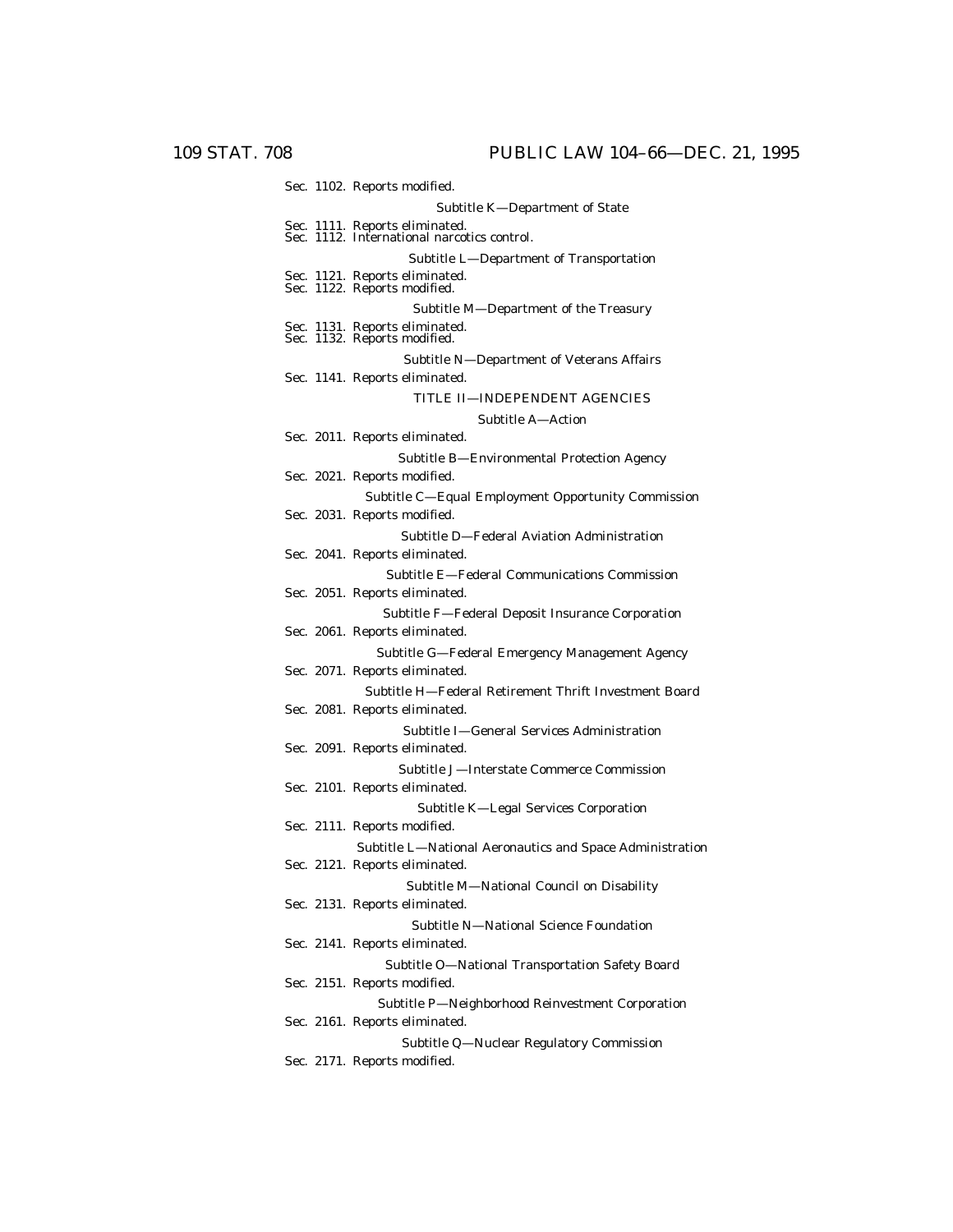#### Subtitle R—Office of Personnel Management

- Sec. 2181. Reports eliminated.
- Sec. 2182. Reports modified.

Subtitle S—Office of Thrift Supervision

Sec. 2191. Reports modified.

Subtitle T—Panama Canal Commission

Sec. 2201. Reports eliminated.

Subtitle U—Postal Service

Sec. 2211. Reports modified.

Subtitle V—Railroad Retirement Board

Sec. 2221. Reports modified.

Subtitle W—Thrift Depositor Protection Oversight Board

Sec. 2231. Reports modified.

Subtitle X—United States Information Agency

Sec. 2241. Reports eliminated.

#### TITLE III—REPORTS BY ALL DEPARTMENTS AND AGENCIES

Sec. 3001. Reports eliminated.

- Sec. 3002. Reports modified.
- Sec. 3003. Termination of reporting requirements.

## **TITLE I—DEPARTMENTS**

## **Subtitle A—Department of Agriculture**

### **SEC. 1011. REPORTS ELIMINATED.**

(a) REPORT ON MONITORING AND EVALUATION.—Section 1246 of the Food Security Act of 1985 (16 U.S.C. 3846) is repealed.

(b) REPORT ON RETURN ON ASSETS.—Section 2512 of the Food, Agriculture, Conservation, and Trade Act of 1990 (7 U.S.C. 1421b) is amended—

(1) in subsection (a), by striking ''(a) IMPROVING'' and all that follows through "FORECASTS.-"; and

(2) by striking subsection (b).

(c) REPORT ON FARM VALUE OF AGRICULTURAL PRODUCTS.— Section 2513 of the Food, Agriculture, Conservation, and Trade Act of 1990 (7 U.S.C. 1421c) is repealed.

(d) REPORT ON ORIGIN OF EXPORTS OF PEANUTS.—Section 1558 of the Food, Agriculture, Conservation, and Trade Act of 1990 (7 U.S.C. 958) is repealed and sections 1559 and 1560 of such Act are redesignated as sections 1558 and 1559, respectively.

104 Stat. 3700.

(e) REPORT ON REPORTING OF IMPORTING FEES.—Section 407 of the Agricultural Trade Development and Assistance Act of 1954 (7 U.S.C. 1736a) is amended—

(1) by striking subsection (b); and

(2) by redesignating subsections (c) through (h) as subsections (b) through (g), respectively.

(f) REPORT ON AGRICULTURAL INFORMATION EXCHANGE WITH IRELAND.—Section 1420 of the Food Security Act of 1985 (Public Law 99–198; 99 Stat. 1551) is amended—

(1) in subsection (a), by striking ''(a)''; and

(2) by striking subsection (b).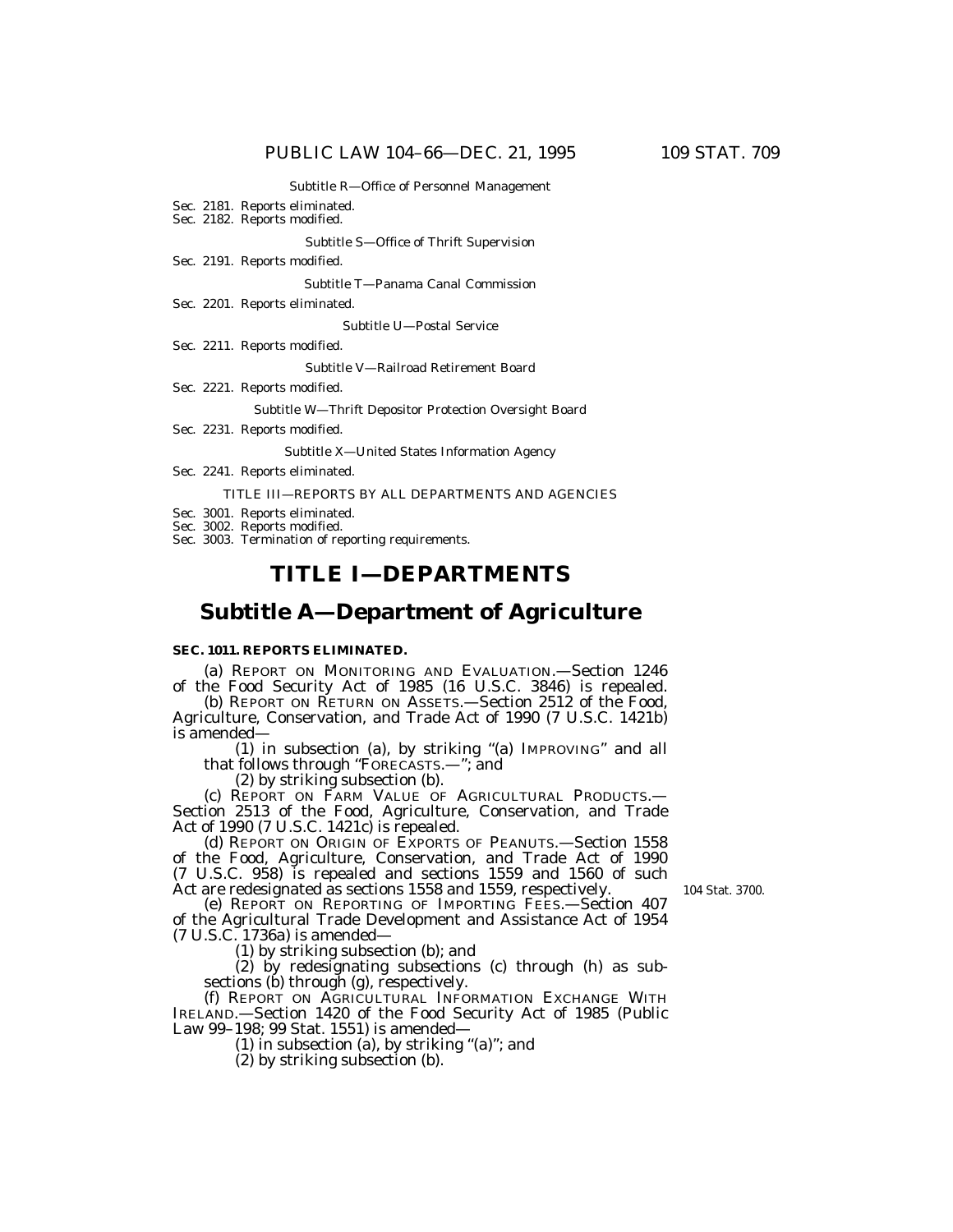(g) REPORT ON POTATO INSPECTION.—Section 1704 of the Food Security Act of 1985 (Public Law 99–198; 7 U.S.C. 499n note) is amended by striking the second sentence. (h) REPORT ON TRANSPORTATION OF FERTILIZER AND AGRICUL-

TURAL CHEMICALS.—Section 2517 of the Food, Agriculture, Conservation, and Trade Act of 1990 (Public Law 101–624; 104 Stat. 4077) is repealed and sections 2518 and 2519 of such Act are redesignated as sections 2517 and 2518, respectively.

(i) REPORT ON UNIFORM END-USE VALUE TESTS.—Section 307 of the Futures Trading Act of 1986 (Public Law 99–641; 7 U.S.C. 76 note) is amended by striking subsection (c).

(j) REPORT ON PROJECT AREAS WITH HIGH FOOD STAMP PAY-MENT ERROR RATES.—Section 16(i) of the Food Stamp Act of 1977 (7 U.S.C. 2025(i)) is amended by striking paragraph (3).

(k) REPORT ON EFFECT OF EFAP DISPLACEMENT ON COMMER-CIAL SALES.—Section 203C(a) of the Emergency Food Assistance Act of 1983 (7 U.S.C. 612c note) is amended by striking the last sentence.

(l) REPORT ON WIC EXPENDITURES AND PARTICIPATION LEV-ELS.—Section 17(m) of the Child Nutrition Act of 1966 (42 U.S.C.  $1786(m)$ ) is amended-

(1) by striking paragraph (9); and

(2) by redesignating paragraphs (10) and (11) as paragraphs (9) and  $(10)$ , respectively.

(m) REPORT ON DEMONSTRATIONS INVOLVING INNOVATIVE HOUS-ING UNITS.—Section 506(b) of the Housing Act of 1949 (42 U.S.C. 1476(b)) is amended by striking the last sentence.

(n) REPORT ON LAND EXCHANGES IN COLUMBIA RIVER GORGE NATIONAL SCENIC AREA.—Section 9(d)(3) of the Columbia River Gorge National Scenic Area Act (16 U.S.C. 544g(d)(3)) is amended by striking the second sentence.

(o) REPORT ON INCOME AND EXPENDITURES OF CERTAIN LAND ACQUISITIONS.—Section 2(e) of Public Law 96–586 (94 Stat. 3382) is amended by striking the second sentence.

(p) REPORT ON SPECIAL AREA DESIGNATIONS.—Section 1506 of the Agriculture and Food Act of 1981 (16 U.S.C. 3415) is repealed and sections 1507, 1508, 1509, and 1511 of such Act are redesignated as sections 1506, 1507, 1508, and 1509, respectively.

(q) REPORT ON EVALUATION OF SPECIAL AREA DESIGNATIONS.— Section 1510 of the Agriculture and Food Act of 1981 (16 U.S.C. 3419) is repealed.

(r) REPORT ON AGRICULTURAL PRACTICES AND WATER RESOURCES DATABASE DEVELOPMENT.—Section 1485 of the Food, Agriculture, Conservation, and Trade Act of 1990 (7 U.S.C. 5505) is amended—

(1) in subsection (a), by striking ''(a) REPOSITORY.—''; and (2) by striking subsection (b).

(s) REPORT ON PLANT GENOME MAPPING.—Section 1671 of the Food, Agriculture, Conservation, and Trade Act of 1990 (7 U.S.C. 5924) is amended—

(1) by striking subsection (g); and

(2) by redesignating subsection (h) as subsection (g).

(t) REPORT ON APPRAISAL OF PROPOSED BUDGET FOR FOOD AND AGRICULTURAL SCIENCES.—Section 1408(g) of the National Agricultural Research, Extension, and Teaching Policy Act of 1977  $(7 \text{ U.S.C. } 3123(g))$  is amended—

(1) by striking paragraph (2); and

16 USC 3416– 3418, 3420.

15 USC 714 note, 7 USC 1421 note.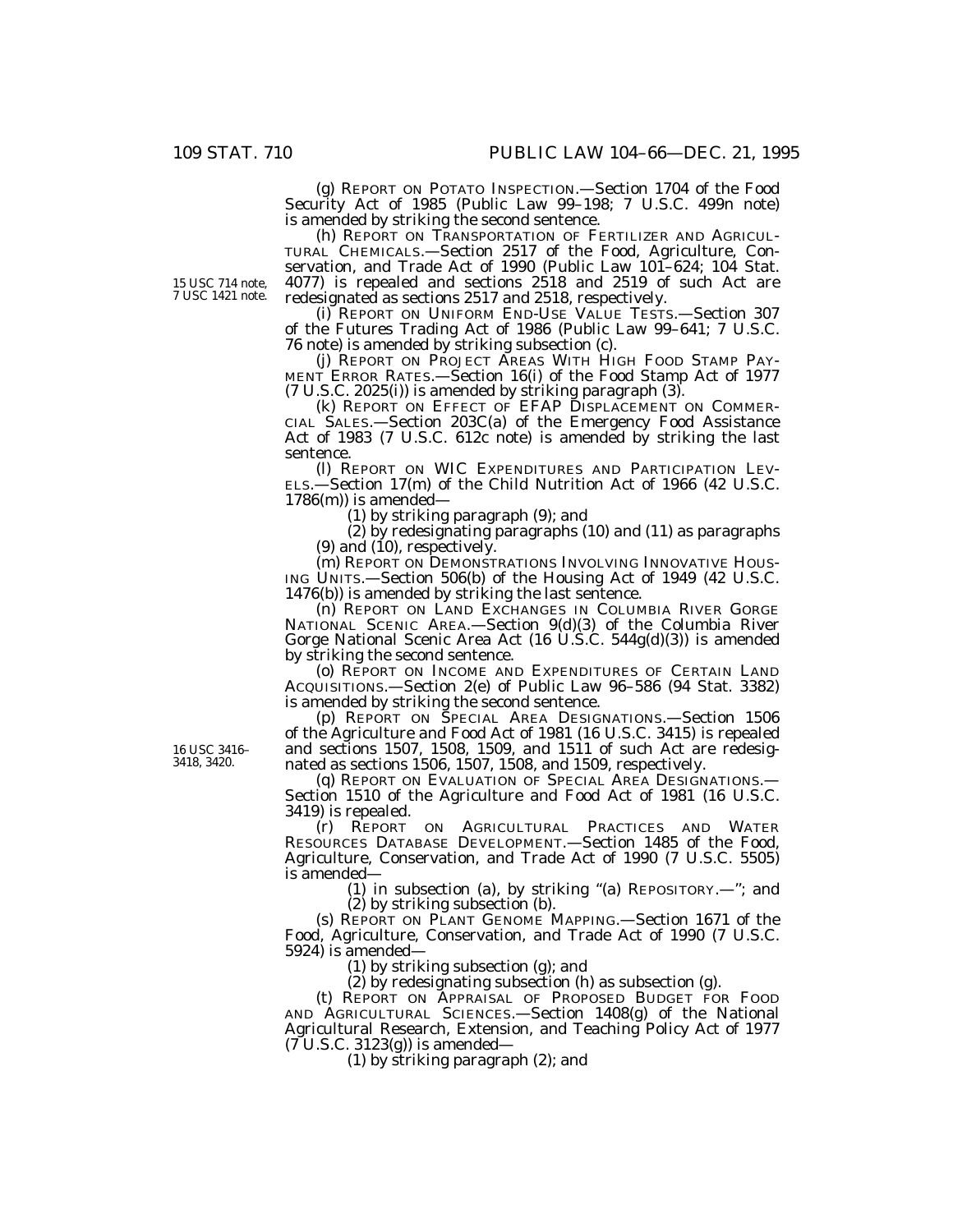(2) by redesignating paragraph (3) as paragraph (2).<br>(u) REPORT ON ECONOMIC IMPACT OF ANIMAL DAMAGE ON AQUA-<br>CULTURE INDUSTRY.—Section 1475(e) of the National Agricultural Research, Extension, and Teaching Policy Act of  $1977^{\circ}(7 \text{ U.S.C.})$  $3322(e)$ ) is amended—

(1) in paragraph  $(1)$ , by striking " $(1)$ "; and

(2) by striking paragraph (2). (v) REPORT ON AWARDS MADE BY THE NATIONAL RESEARCH INITIATIVE AND SPECIAL GRANTS.—Section 2 of the Act of August 4, 1965 (7 U.S.C. 450i), is amended—

(1) by striking subsection (l); and<br>(2) by redesignating subsection (m) as subsection (l).

(w) REPORT ON PAYMENTS MADE UNDER RESEARCH FACILITIES ACT.—Section 8 of the Research Facilities Act (7 U.S.C. 390i) is

(x) REPORT ON FINANCIAL AUDIT REVIEWS OF STATES WITH HIGH FOOD STAMP PARTICIPATION.—The first sentence of section 11(l) of the Food Stamp Act of 1977 (7 U.S.C. 2020(l)) is amended by striking '', and shall, upon completion of the audit, provide a report to Congress of its findings and recommendations within

one hundred and eighty days''. (y) REPORT ON RURAL TELEPHONE BANK.—Section 408(b)(3) of the Rural Electrification Act of 1936 (7 U.S.C. 948(b)(3)) is amended by striking out subparagraph  $(I)$  and redesignating subparagraph  $(J)$  as subparagraph  $(I)$ .

to CONFORMING AMENDMENTS.—The table of contents appearing in section 1(b) of the Food, Agriculture, Conservation, and Trade Act of 1990 is amended—

104 Stat. 3359.

(1) by striking the items relating to sections 1558, 1559, and 1560 and inserting the following:

''Sec. 1558. Sense of Congress concerning rebalancing proposal of the European community.<br>
"Sec. 1559. Sense of the Senate regarding multilateral trade negotations.";

(2) by striking the item relating to section 2513; and (C) by striking the items relating to sections 2517, 2518, and 2519 and inserting the following:

''Sec. 2517. Establishing quality as a goal for Commodity Credit Corporation programs. ''Sec. 2518. Severability.''.

**SEC. 1012. REPORTS MODIFIED.**

(a) REPORT ON ANIMAL WELFARE ENFORCEMENT.—The first sentence of section 25 of the Animal Welfare Act (7 U.S.C. 2155) is amended—

(1) by striking "and" at the end of paragraph (3);<br>(2) by striking the period at the end of paragraph (4)

and inserting "; and"; and inserting ''; and inserting ''; and  $(3)$  by adding at the end the following new paragraph:

''(5) the information and recommendations described in section 11 of the Horse Protection Act of 1970 (15 U.S.C. 1830).'

(b) REPORT ON HORSE PROTECTION ENFORCEMENT.—Section 11 of the Horse Protection Act of 1970 (15 U.S.C. 1830) is amended by striking ''On or before the expiration of thirty calendar months following the date of enactment of this Act, and every twelve calendar months thereafter, the Secretary shall submit to the Congress a report upon'' and inserting the following: ''As part of the report submitted by the Secretary under section 25 of the Animal Welfare Act (7 U.S.C. 2155), the Secretary shall include information on".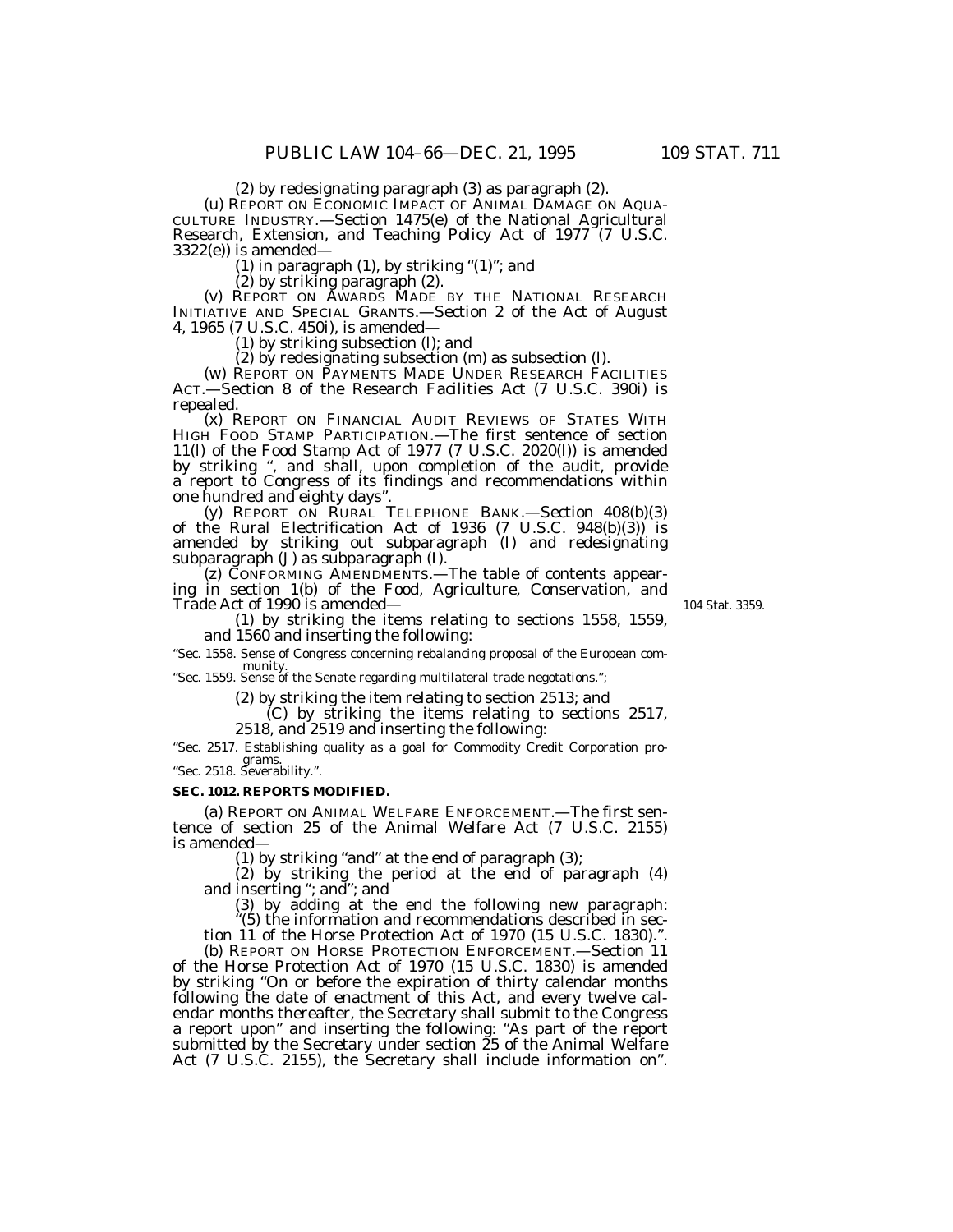21 USC 136a note.

(c) REPORT ON AGRICULTURAL QUARANTINE INSPECTION FUND.— The Secretary of Agriculture shall not be required to submit a report to the appropriate committees of Congress on the status of the Agricultural Quarantine Inspection fund more frequently than annually.

(d) REPORT ON PRIORITIES FOR RESEARCH, EXTENSION, AND TEACHING.—Section 1407(f)(1) of the National Agricultural Research, Extension, and Teaching Policy Act of 1977 (7 U.S.C.  $3122(f)(1)$ ) is amended—

(1) in the paragraph heading, by striking ''ANNUAL REPORT'' and inserting ''REPORT''; and

(2) by striking ''Not later than June 30 of each year'' and inserting ''At such times as the Joint Council determines appropriate''.

(e) 5-YEAR PLAN FOR FOOD AND AGRICULTURAL SCIENCES.— Section 1407(f)(2) of the National Agricultural Research, Extension, and Teaching Policy Act of 1977 ( $\bar{7}$  U.S.C. 3122(f)(2)) is amended by striking the second sentence.

(f) REPORT ON EXAMINATION OF FEDERALLY SUPPORTED AGRI-CULTURAL RESEARCH AND EXTENSION PROGRAMS.—Section 1408(g)(1) of the National Agricultural Research, Extension, and Teaching Policy Act of 1977 (7 U.S.C. 3123(g)(1)) is amended by inserting ''may provide'' before ''a written report''.

(g) REPORT ON EFFECTS OF FOREIGN OWNERSHIP OF AGRICUL-TURAL LAND.—Section 5(b) of the Agricultural Foreign Investment Disclosure Act of 1978 (7 U.S.C. 3504(b)) is amended to read as follows:

''(b) An analysis and determination shall be made, and a report on the Secretary's findings and conclusions regarding such analysis and determination under subsection (a) shall be transmitted within 90 days after the end of each of the following periods:

''(1) The period beginning on the date of the enactment of the Federal Reports Elimination and Sunset Act of 1995 and ending on December 31, 1995.

''(2) Each 10-year period thereafter.''.

## **Subtitle B—Department of Commerce**

### **SEC. 1021. REPORTS ELIMINATED.**

(a) REPORT ON LONG RANGE PLAN FOR PUBLIC BROADCASTING.— Section 393A(b) of the Communications Act of 1934 (47 U.S.C. 393a(b)) is repealed.

(b) REPORT ON STATUS, ACTIVITIES, AND EFFECTIVENESS OF UNITED STATES COMMERCIAL CENTERS IN ASIA, LATIN AMERICA, AND AFRICA AND PROGRAM RECOMMENDATIONS.—Section 401(j) of the Jobs Through Exports Act of 1992  $(15 \text{ U.S.C. } 4723a(j))$  is repealed.

(c) REPORT ON KUWAIT RECONSTRUCTION CONTRACTS.—Section 606(f) of the Persian Gulf Conflict Supplemental Authorization and Personnel Benefits Act of 1991 is repealed.

(d) REPORT ON UNITED STATES-CANADA FREE-TRADE AGREE-MENT.—Section 409(a)(3) of the United States-Canada Free-Trade Agreement Implementation Act of 1988 (19 U.S.C. 2112 note) is amended to read as follows:

'(3) The United States members of the working group established under article 1907 of the Agreement shall consult

105 Stat. 110.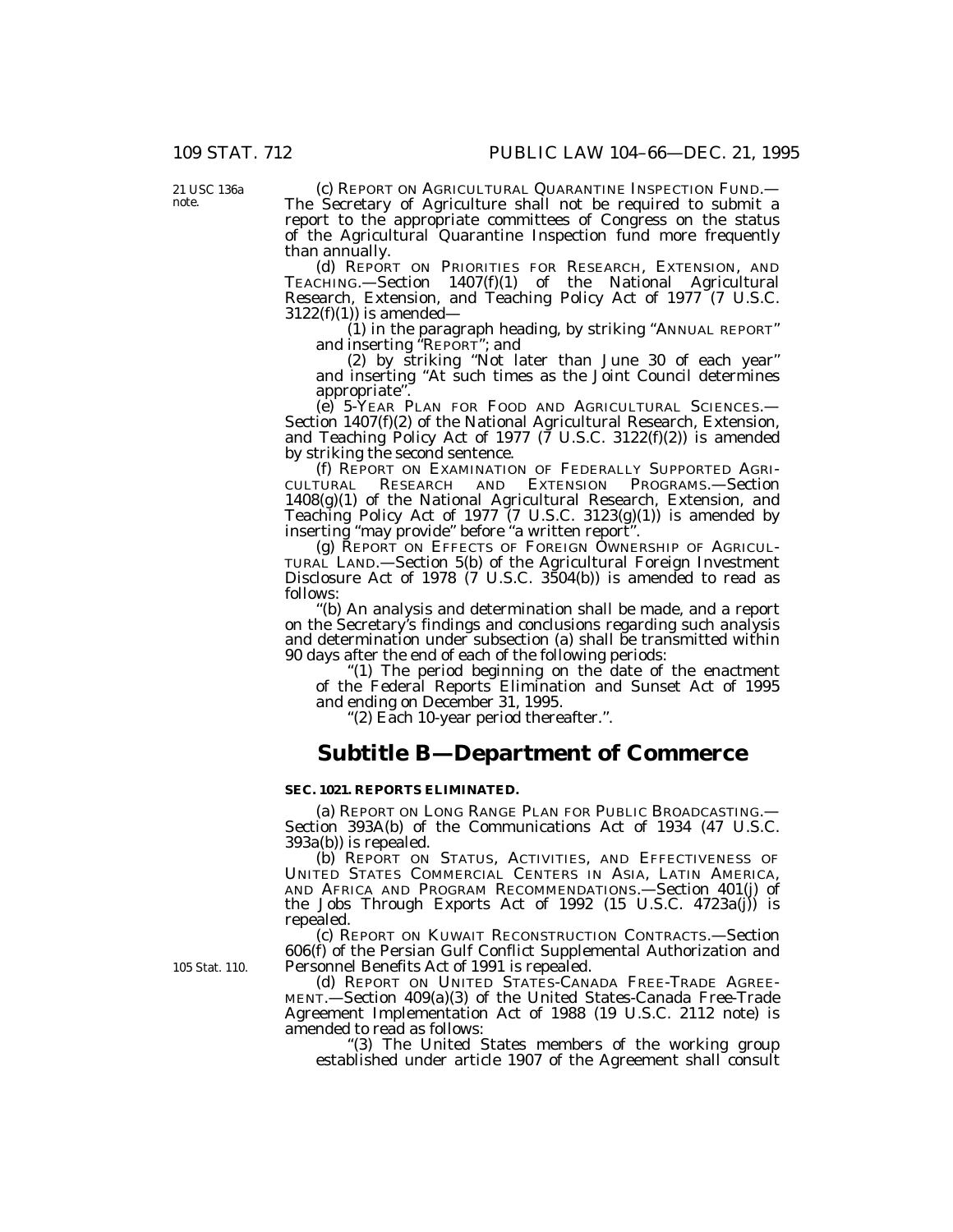regularly with the Committee on Finance of the Senate, the Committee on Ways and Means of the House of Representatives, and advisory committees established under section 135 of the Trade Act of 1974 regarding—

 $(A)$  the issues being considered by the working group; and

''(B) as appropriate, the objectives and strategy of the United States in the negotiations.''.

(e) REPORT ON ESTABLISHMENT OF AMERICAN BUSINESS CEN-TERS AND ON ACTIVITIES OF THE INDEPENDENT STATES BUSINESS AND AGRICULTURE ADVISORY COUNCIL.—Section 305 of the Freedom for Russia and Emerging Eurasian Democracies and Open Markets Support Act of 1992 ( $22$  U.S.C. 5825) is repealed.

(f) REPORT ON FISHERMAN'S CONTINGENCY FUND REPORT.—Section 406 of the Outer Continental Shelf Lands Act Amendments of 1978 (43 U.S.C. 1846) is repealed.

(g) REPORT ON USER FEES ON SHIPPERS.—Section 208 of the Water Resources Development Act of 1986 (33 U.S.C. 2236) is amended by—

(1) striking subsection (b); and

(2) redesignating subsections (c), (d), (e), and (f) as subsections (b), (c), (d), and (e), respectively.

#### **SEC. 1022. REPORTS MODIFIED.**

(a) REPORT ON FEDERAL TRADE PROMOTION STRATEGIC PLAN.— Section 2312(f) of the Export Enhancement Act of 1988 (15 U.S.C. 4727(f) is amended to read as follows:

''(f) REPORT TO THE CONGRESS.—The chairperson of the TPCC shall prepare and submit to the Committee on Banking, Housing, and Urban Affairs of the Senate, and the Committee on International Relations of the House of Representatives, not later than September 30, 1995, and annually thereafter, a report describing—

"(1) the strategic plan developed by the TPCC pursuant to subsection (c), the implementation of such plan, and any revisions thereto; and

"(2) the implementation of sections 303 and 304 of the Freedom for Russia and Emerging Democracies and Open Markets Support Act of 1992 (22 U.S.C. 5823 and 5824) concerning funding for export promotion activities and the interagency working groups on energy of the TPCC.''.

(b) REPORT ON EXPORT POLICY.—Section 2314(b)(1) of the Export Enhancement Act of 1988 (15 U.S.C.  $4729(b)(1)$ ) is amended—

 $(1)$  in subparagraph  $(E)$  by striking out "and" after the semicolon;

(2) in subparagraph (F) by striking out the period and inserting in lieu thereof a semicolon; and

(3) by adding at the end thereof the following new subparagraphs:

''(G) the status, activities, and effectiveness of the United States commercial centers established under section 401 of the Jobs Through Exports Act of 1992 (15 U.S.C. 4723a);

''(H) the implementation of sections 301 and 302 of the Freedom for Russia and Emerging Democracies and Open Markets Support Act of 1992 (22 U.S.C. 5821 and 5822) concerning American Business Centers and the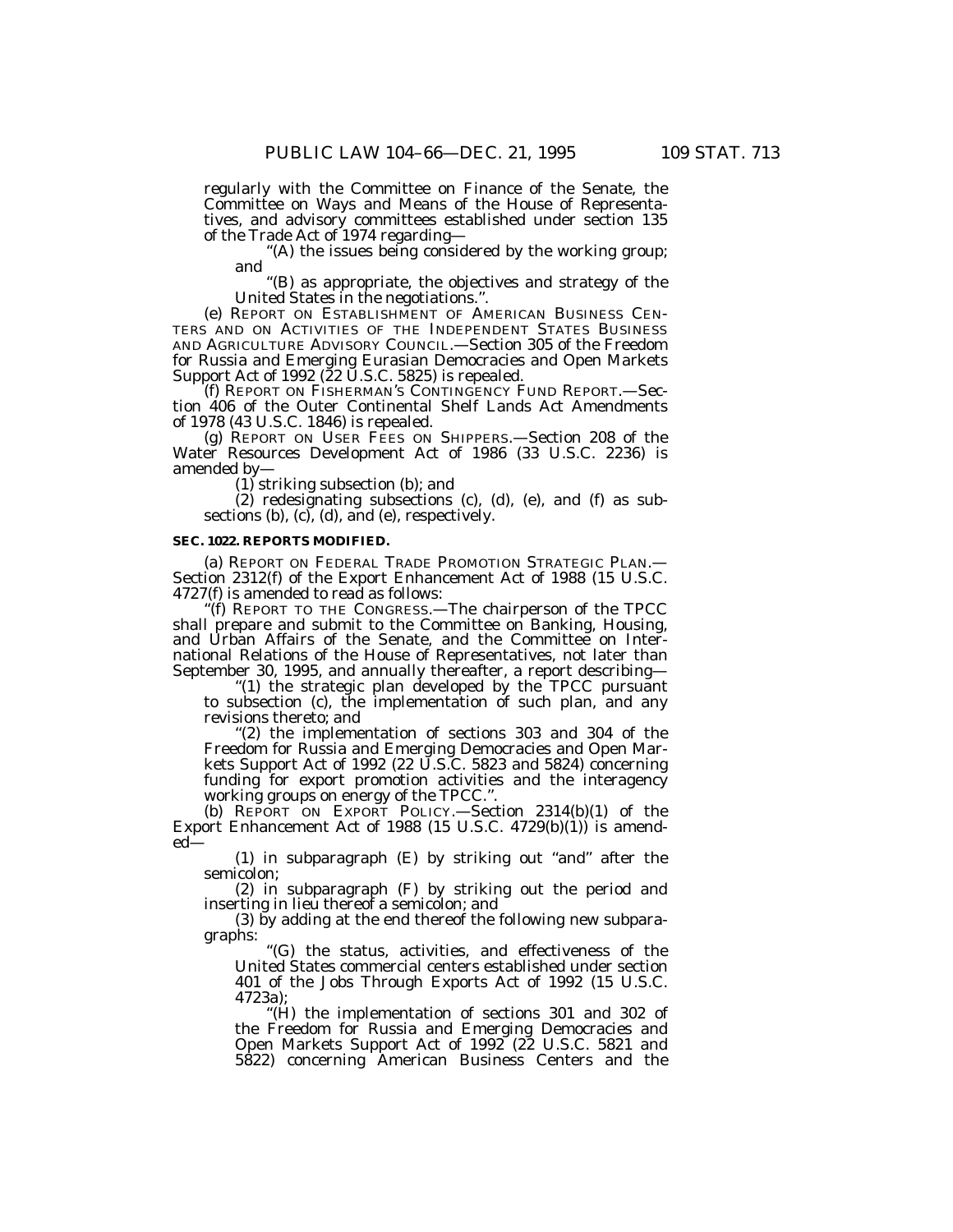Independent States Business and Agriculture Advisory Council;

''(I) the programs of other industrialized nations to assist their companies with their efforts to transact business in the independent states of the former Soviet Union; and

''(J) the trading practices of other Organization for Economic Cooperation and Development nations, as well as the pricing practices of transitional economies in the independent states, that may disadvantage United States companies.''.

# **Subtitle C—Department of Defense**

### **SEC. 1031. REPORTS ELIMINATED.**

(a) REPORT ON SEMATECH.—The National Defense Authorization Act for Fiscal Years 1988 and 1989 (Public Law 100–180; 101 Stat. 1071) is amended—

(1) in section 6 by striking out the item relating to section 274; and

15 USC 4604.

101 Stat. 1020. 101 Stat. 1019.

104 Stat. 1485.

(2) by striking out section 274.

(b) REPORT ON REVIEW OF DOCUMENTATION IN SUPPORT OF WAIVERS FOR PEOPLE ENGAGED IN ACQUISITION ACTIVITIES.—

(1) IN GENERAL.—Section 1208 of the National Defense Authorization Act for Fiscal Year 1991 (10 U.S.C. 1701 note) is repealed.

(2) CLERICAL AMENDMENT TO TABLE OF CONTENTS.—Section 2(b) of such Act is amended by striking out the item relating to section 1208.

## **Subtitle D—Department of Education**

### **SEC. 1041. REPORTS ELIMINATED.**

(a) REPORT ON PERSONNEL REDUCTION AND ANNUAL LIMITA-TIONS.—Subsection (a) of section 403 of the Department of Education Organization Act (20 U.S.C. 3463(a)) is amended in paragraph (2), by striking all beginning with ''and shall,'' through the end thereof and inserting a period.

(b) REPORT ON SUPPORTED EMPLOYMENT ACTIVITIES.—Subsection (c) of section 311 of the Rehabilitation Act of 1973 (29 U.S.C. 777a(c)) is amended—

(1) by striking paragraph (3); and

(2) by redesignating paragraph (4) as paragraph (3).

(c) REPORT ON THE CLIENT ASSISTANCE PROGRAM.—Subsection (g) of section 112 of the Rehabilitation Act of 1973 (29 U.S.C. 732(g)) is amended—

(1) by striking paragraphs (4) and (5); and

(2) in paragraph (6), by striking ''such report or for any other" and inserting "any".

(d) REPORT ON THE SUMMARY OF LOCAL EVALUATIONS OF COMMUNITY EDUCATION EMPLOYMENT CENTERS.—Section 370 of the Carl D. Perkins Vocational and Applied Technology Act (20 U.S.C. 2396h) is amended—

(1) in the section heading, by striking ''**AND REPORT**'';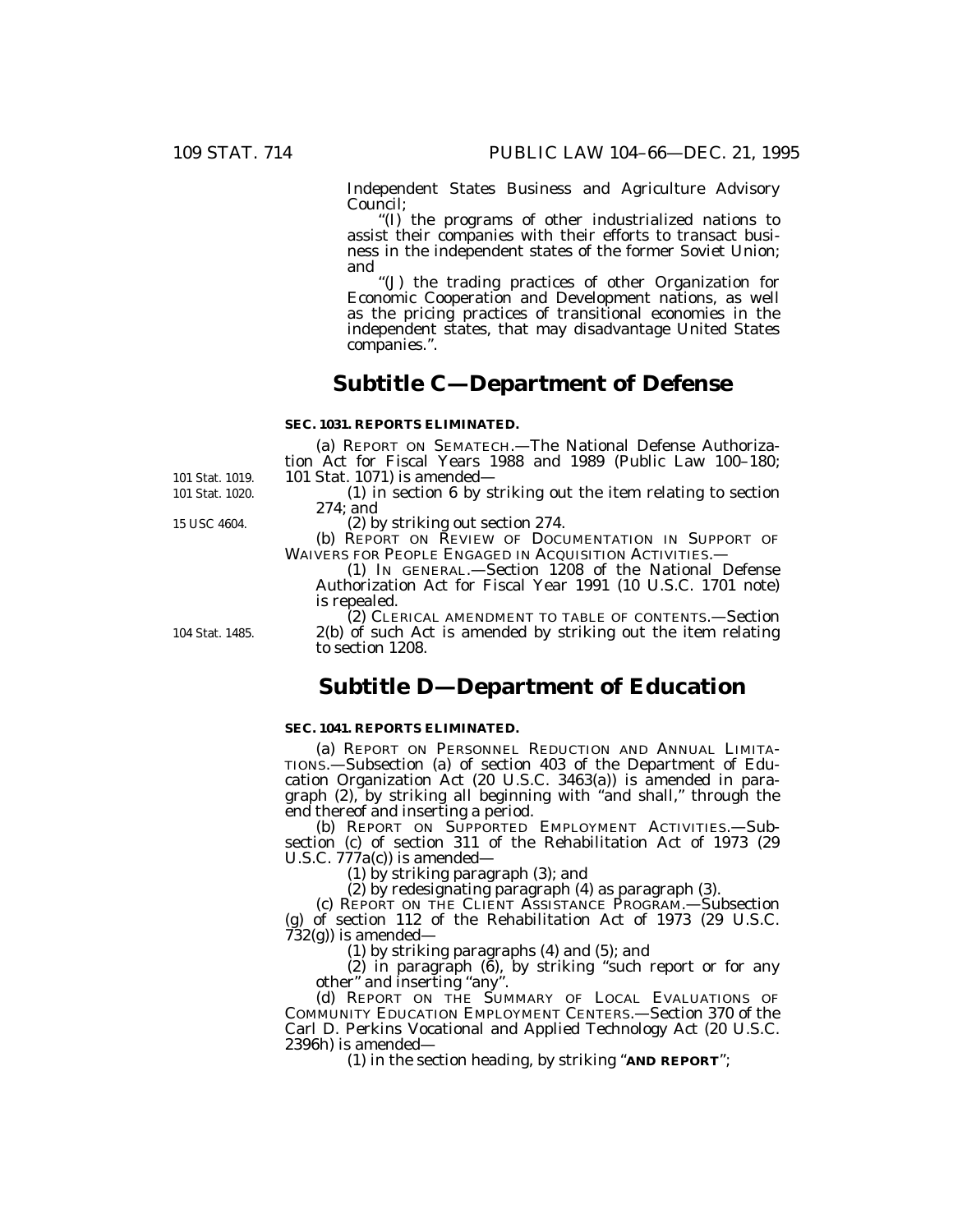(2) in subsection (a), by striking ''(a) LOCAL EVALUA-TION.—''; and

(3) by striking subsection (b).

(e) REPORT ON THE ADMINISTRATION OF THE VOCATIONAL EDU-CATION ACT OF 1917.—Section 18 of the Vocational Education Act of 1917 (20 U.S.C. 28) is repealed.

(f) REPORT BY THE INTERDEPARTMENTAL TASK FORCE ON COORDINATING VOCATIONAL EDUCATION AND RELATED PROGRAMS.— Subsection (d) of section 4 of the Carl D. Perkins Vocational and Applied Technology Education Act Amendments of 1990 (20 U.S.C.  $2\bar{3}03(d)$  is repealed.

(g) REPORT ON THE EVALUATION OF THE GATEWAY GRANTS PROGRAM.—Subparagraph (B) of section 322(a)(3) of the Adult Education Act  $(20 \text{ U.S.C. } 1203a(a)(3)(B))$  is amended by striking "and report the results of such evaluation to the Committee on Education and Labor of the House of Representatives and the Committee on Labor and Human Resources of the Senate''.

(h) REPORT ON THE BILINGUAL VOCATIONAL TRAINING PRO-GRAM.—Paragraph (3) of section 441(e) of the Carl D. Perkins Vocational and Applied Technology Education Act (20 U.S.C.  $2441(e)(3)$ ) is amended by striking the last sentence thereof.

(i) REPORT ON ANNUAL UPWARD MOBILITY PROGRAM ACTIVITY.— Section  $2(a)(6)(A)$  of the Act of June 20, 1936 (20 U.S.C.  $107a(a)(6)(A)$ , is amended by striking "and annually submit to the appropriate committees of Congress a report based on such evaluations,''.

### **SEC. 1042. REPORTS MODIFIED.**

(a) REPORT ON THE CONDITION OF BILINGUAL EDUCATION IN THE NATION.—Section 6213 of the Augustus F. Hawkins-Robert T. Stafford Elementary and Secondary School Improvement Amendments of 1988 (20 U.S.C. 3303 note) is amended—

20 USC 7451

(1) in the section heading, by striking ''**REPORT ON**'' and note. inserting ''**INFORMATION REGARDING**''; and

(2) by striking the matter preceding paragraph (1) and inserting ''The Secretary shall collect data for program management and accountability purposes regarding—''.

(b) REPORT TO GIVE NOTICE TO CONGRESS.—Subsection (d) of section 482 of the Higher Education Act of 1965 (20 U.S.C.  $1089(d)$  is amended–

(1) in the first sentence by striking ''the items specified in the calendar have been completed and provide all relevant forms, rules, and instructions with such notice'' and inserting "a deadline included in the calendar described in subsection (a) is not met''; and

(2) by striking the second sentence.

(c) ANNUAL REPORT ON ACTIVITIES UNDER THE REHABILITATION ACT OF 1973.—Section 13 of the Rehabilitation Act of 1973 (29 U.S.C. 712) is amended by striking "twenty" and inserting "eighty".

(d) REPORT TO THE CONGRESS REGARDING REHABILITATION TRAINING PROGRAMS.—The second sentence of section 302(c) of the Rehabilitation Act of 1973 (29 U.S.C. 774(c)) is amended by striking 29 USC 771a. ''simultaneously with the budget submission for the succeeding fiscal year for the Rehabilitation Services Administration'' and inserting ''by September 30 of each fiscal year''.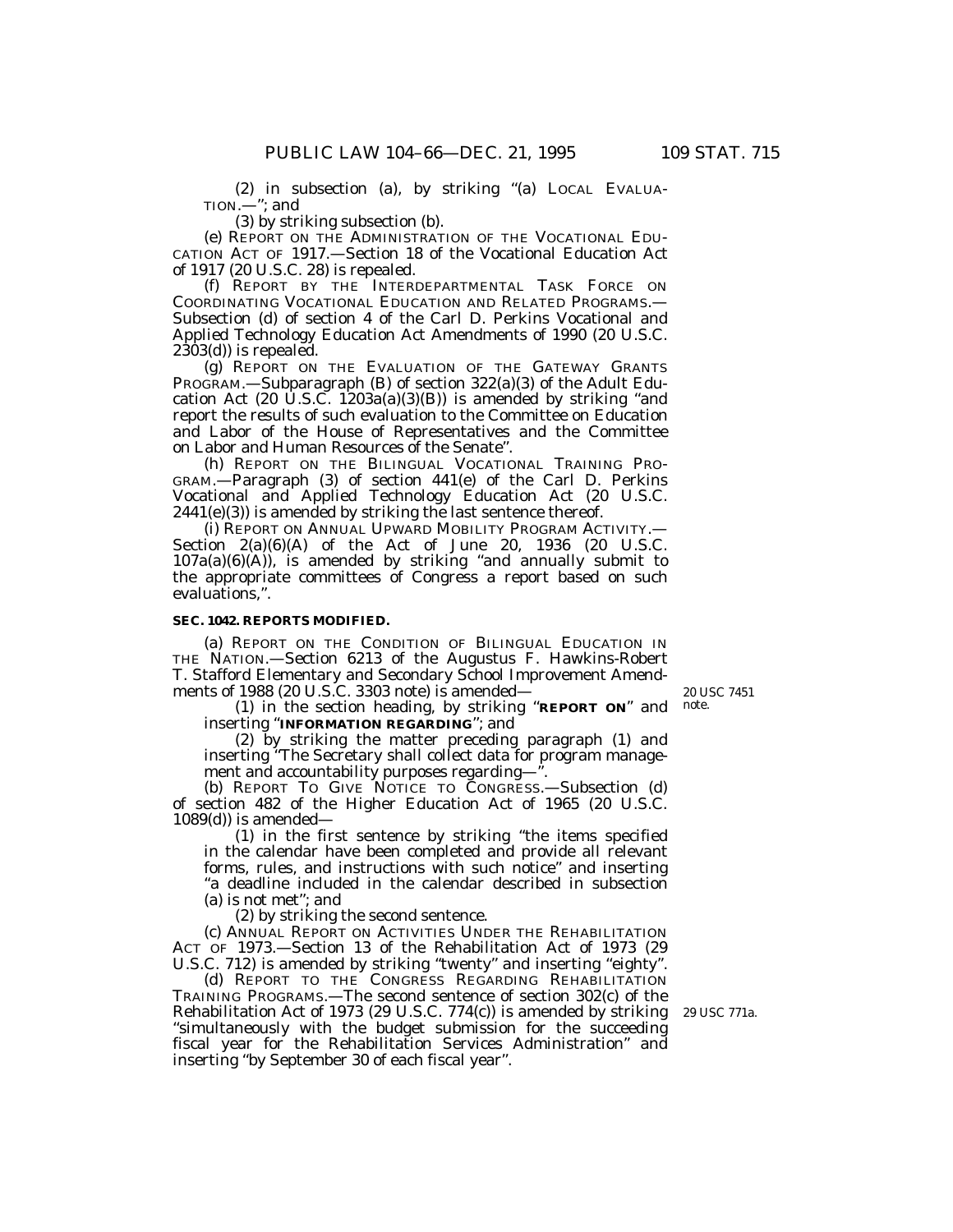(e) ANNUAL AUDIT OF STUDENT LOAN INSURANCE FUND.—Section 432(b) of the Higher Education Act of 1965 (20 U.S.C. 1082(b)) is amended to read as follows:

(b) FINANCIAL OPERATIONS RESPONSIBILITIES. - The Secretary shall, with respect to the financial operations arising by reason of this part prepare annually and submit a budget program as provided for wholly owned Government corporations by chapter 91 of title 31, United States Code. The transactions of the Secretary, including the settlement of insurance claims and of claims for payments pursuant to section 1078 of this title, and transactions related thereto and vouchers approved by the Secretary in connection with such transactions, shall be final and conclusive upon all accounting and other officers of the Government.''.

## **Subtitle E—Department of Energy**

### **SEC. 1051. REPORTS ELIMINATED.**

(a) REPORTS ON PERFORMANCE AND DISPOSAL OF ALTERNATIVE FUELED HEAVY DUTY VEHICLES.—Paragraphs (3) and (4) of section 400AA(b) of the Energy Policy and Conservation Act (42 U.S.C.  $6374(b)(3)$ ,  $6374(b)(4)$  are repealed, and paragraph  $(5)$  of that section is redesignated as paragraph (3).

(b) REPORT ON WIND ENERGY SYSTEMS.—Section 9(a) of the Wind Energy Systems Act of 1980 (42 U.S.C. 9208(a)) is amended— (1) by striking paragraph (3);

 $(2)$  in paragraph  $(1)$  by adding "and" after the semicolon; and

(3) in paragraph (2) by striking ''; and'' and inserting a period.

(c) REPORT ON COMPREHENSIVE PROGRAM MANAGEMENT PLAN FOR OCEAN THERMAL ENERGY CONVERSION.—Section 3(d) of the Ocean Thermal Energy Conversion Research, Development, and Demonstration Act  $(42 \tilde{U}$ .S.C. 9002(d)) is repealed.

(d) REPORTS ON SUBSEABED DISPOSAL OF SPENT NUCLEAR FUEL AND HIGH-LEVEL RADIOACTIVE WASTE.—Subsections (a) and (b)(5) of section 224 of the Nuclear Waste Policy Act of 1982 (42 U.S.C. 10204(a), 10204(b)(5)) are repealed.

(e) REPORT ON FUEL USE ACT.—Sections  $711(c)(2)$  and  $806$ of the Powerplant and Industrial Fuel Use Act of 1978 (42 U.S.C. 8421(c)(2), 8482) are repealed.

(f) REPORT ON TEST PROGRAM OF STORAGE OF REFINED PETRO-LEUM PRODUCTS WITHIN THE STRATEGIC PETROLEUM RESERVE.-Section 160(g)(7) of the Energy Policy and Conservation Act (42 U.S.C.  $6240(\tilde{g})(7)$  is repealed.

(g) REPORT ON NAVAL PETROLEUM AND OIL SHALE RESERVES PRODUCTION.—Section 7434 of title 10, United States Code, is repealed.

(h) REPORT ON EFFECTS OF PRESIDENTIAL MESSAGE ESTABLISH-ING A NUCLEAR NONPROLIFERATION POLICY ON NUCLEAR RESEARCH AND DEVELOPMENT COOPERATIVE AGREEMENTS.—Section 203 of the Department of Energy Act of 1978—Civilian Applications (22 U.S.C. 2429 note) is repealed.

(i) REPORT ON WRITTEN AGREEMENTS REGARDING NUCLEAR WASTE REPOSITORY SITES.—Section 117(c) of the Nuclear Waste Policy Act of 1982 (42 U.S.C. 10137(c)) is amended by striking the following: ''If such written agreement is not completed within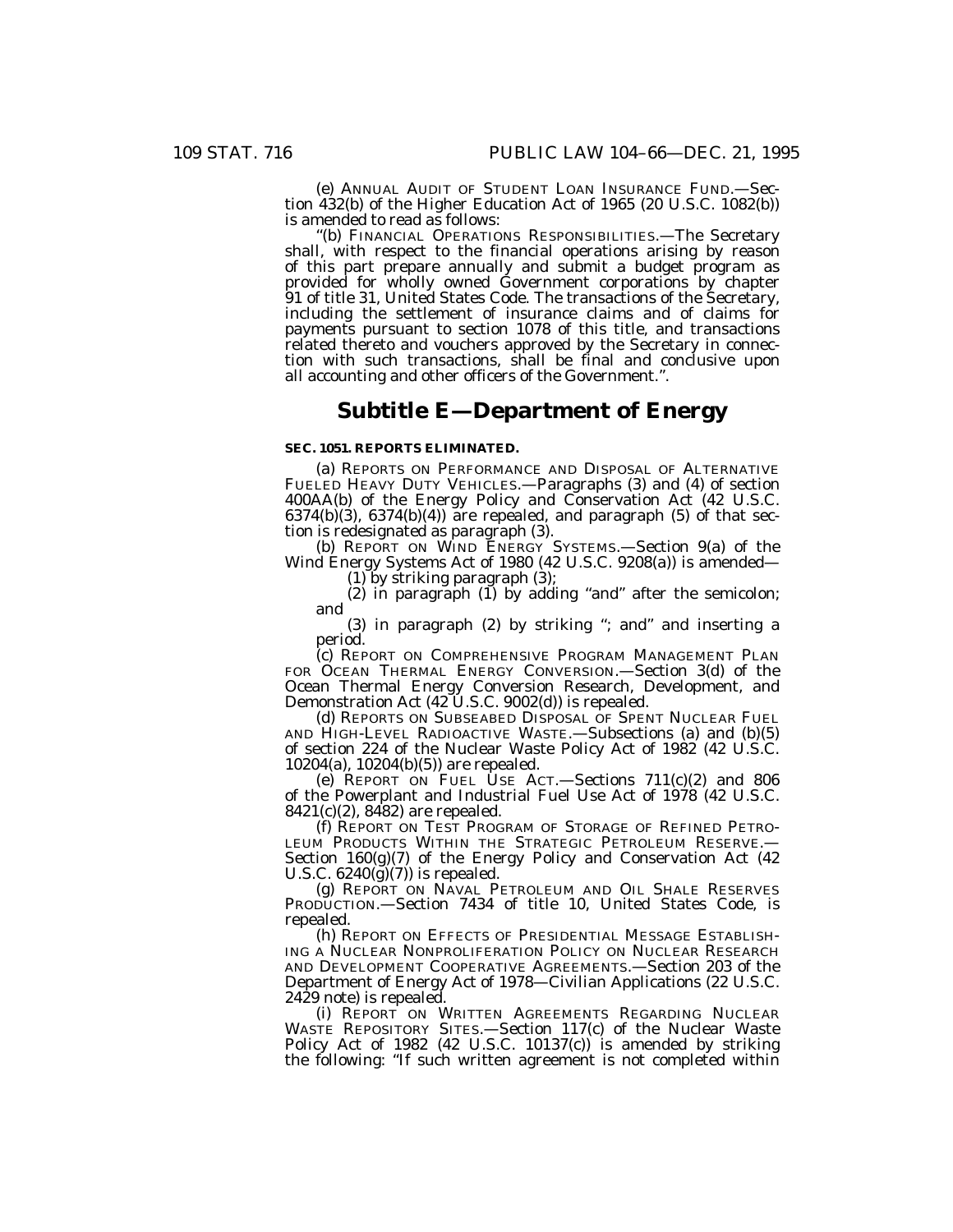such period, the Secretary shall report to the Congress in writing within 30 days on the status of negotiations to develop such agreement and the reasons why such agreement has not been completed. Prior to submission of such report to the Congress, the Secretary shall transmit such report to the Governor of such State or the governing body of such affected Indian tribe, as the case may be, for their review and comments. Such comments shall be included in such report prior to submission to the Congress.''.

(j) QUARTERLY REPORT ON STRATEGIC PETROLEUM RESERVES.— Section 165 of the Energy Policy and Conservation Act (42 U.S.C. 6245) is amended—

(1) by striking subsection (b); and

 $(2)$  by striking " $(a)$ ".

(k) REPORT ON THE DEPARTMENT OF ENERGY.—The Federal Energy Administration Act of 1974 (15 U.S.C. 790d), is amended by striking out section 55.

(l) REPORT ON CURRENT STATUS OF COMPREHENSIVE MANAGE-MENT FOR NUCLEAR SAFETY RESEARCH, DEVELOPMENT, AND DEM-ONSTRATION.—Section 8(c) of the Nuclear Safety Research, Development, and Demonstration Act of 1980 (42<sup>'</sup> U.S.C. 9707(c)) is repealed.

(m) REPORT ON ACTIVITIES OF THE GEOTHERMAL ENERGY COORDINATION AND MANAGEMENT PROJECT.—Section 302(a) of the Geothermal Energy Research, Development, and Demonstration Act of 1974 (30 U.S.C. 1162(a)) is repealed.

(n) REPORT ON ACTIVITIES UNDER THE MAGNETIC FUSION ENERGY ENGINEERING ACT OF 1980.—Section 12 of the Magnetic Fusion Energy Engineering Act of 1980 (42 U.S.C. 9311) is repealed.

(o) REPORT ON ACTIVITIES UNDER THE ELECTRIC AND HYBRID VEHICLE RESEARCH, DEVELOPMENT, AND DEMONSTRATION ACT OF 1976.—Section 14 of the Electric and Hybrid Vehicle Research, Development, and Demonstration Act of 1976 (15 U.S.C. 2513) is repealed.

(p) REPORT ON ACTIVITIES UNDER THE METHANE TRANSPOR-TATION RESEARCH, DEVELOPMENT, AND DEMONSTRATION ACT OF 1980.—Section 9 of the Methane Transportation Research, Development, and Demonstration Act of 1980 (15 U.S.C. 3808) is repealed.

#### **SEC. 1052. REPORTS MODIFIED.**

(a) REPORTS ON PROCESS-ORIENTED INDUSTRIAL ENERGY EFFI-CIENCY AND INDUSTRIAL INSULATION AUDIT GUIDELINES.—

(1) Section 132(d) of the Energy Policy Act of 1992 (42 U.S.C. 6349(d)) is amended—

(A) in the language preceding paragraph (1), by striking ''Not later than 2 years after the date of the enactment of this Act and annually thereafter'' and inserting ''Not later than October 24, 1995, and biennially thereafter'';

(B) in paragraph (4), by striking "and" at the end;

(C) in paragraph (5), by striking the period at the end and inserting ''; and''; and

(D) by adding at the end the following new paragraph: "(6) the information required under section  $133(c)$ ."

(2) Section 133(c) of the Energy Policy Act of 1992 (42 U.S.C. 6350(c)) is amended—

(A) by striking, ''the date of the enactment of this Act'' and inserting ''October 24, 1995''; and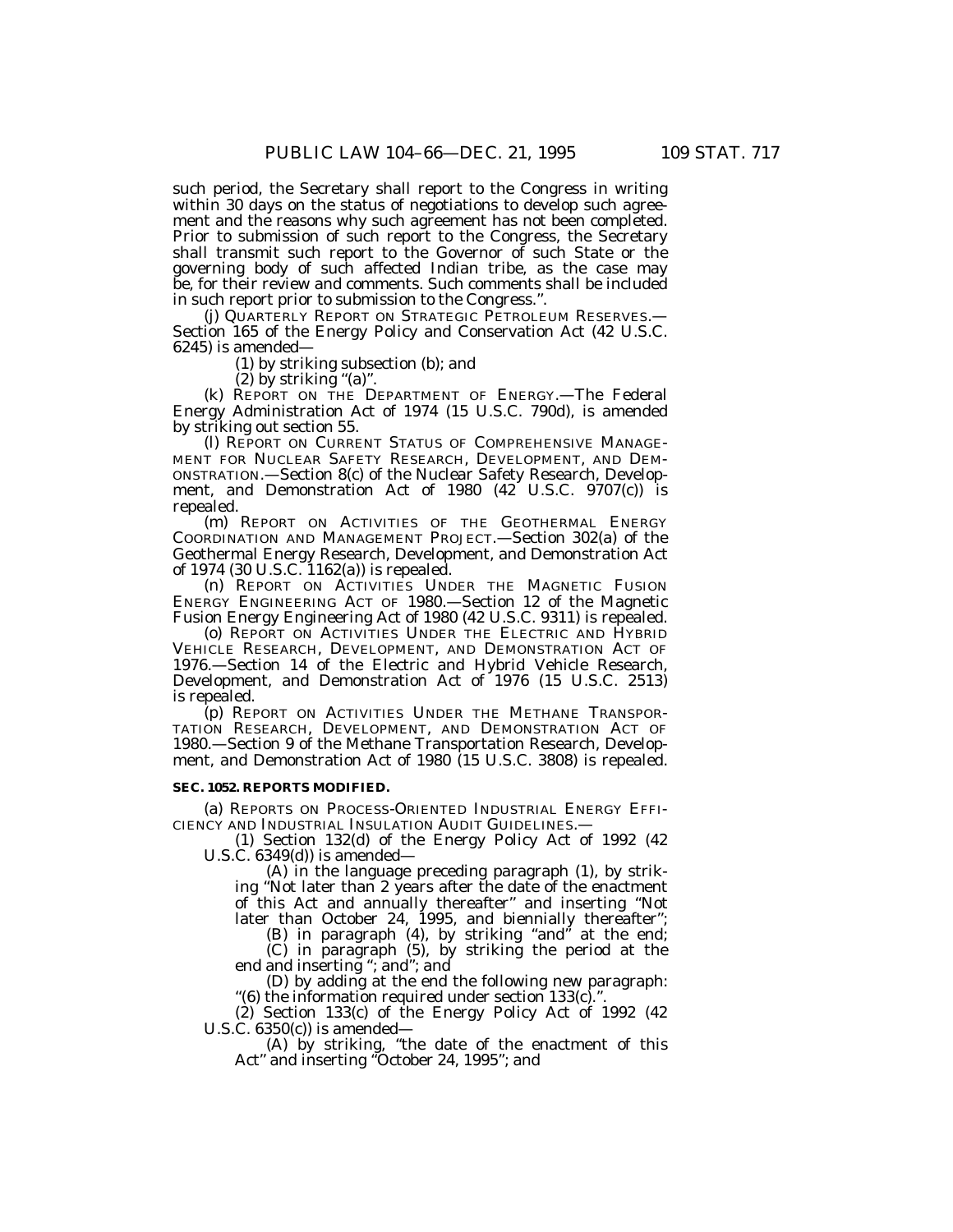(B) by inserting "as part of the report required under section 132(d)," after "and biennially thereafter,".<br>(b) REPORT ON AGENCY REQUESTS FOR WAIVER FROM FEDERAL

ENERGY MANAGEMENT REQUIREMENTS.—Section 543(b)(2) of the National Energy Conservation Policy Act (42 U.S.C. 8253(b)(2)) is amended—

(1) by inserting '', as part of the report required under section 548(b),'' after ''the Secretary shall''; and

(2) by striking ''promptly''.

(c) REPORT ON THE PROGRESS, STATUS, ACTIVITIES, AND RESULTS OF PROGRAMS REGARDING THE PROCUREMENT AND IDENTIFICATION OF ENERGY EFFICIENT PRODUCTS.—Section 161(d) of the Energy Policy Act of 1992 (42 U.S.C. 8262g(d)) is amended by striking "of each year thereafter," and inserting "thereafter as part of the report required under section 548(b) of the National Energy Conservation Policy Act,".

(d) REPORT ON THE FEDERAL GOVERNMENT ENERGY MANAGE-MENT PROGRAM.—Section 548(b) of the National Energy Conservation Policy Act (42 U.S.C. 8258(b)) is amended—

 $(1)$  in paragraph  $(1)$ –

 $(A)$  in subparagraph  $(A)$ , by striking "and" after the semicolon;

(B) by redesignating subparagraph (B) as subparagraph (C); and

(C) by inserting after subparagraph (A) the following new subparagraph:

"(B) the information required under section  $543(b)(2)$ ; and'';

(2) in paragraph (2), by striking "and" after the semicolon; (3) in paragraph (3), by striking the period at the end

and inserting ''; and''; and (4) by adding at the end the following new paragraph:

''(4) the information required under section 161(d) of the Energy Policy Act of 1992.''.

(e) REPORT ON ALTERNATIVE FUEL USE BY SELECTED FEDERAL VEHICLES.—Section 400AA(b)(1)(B) of the Energy Policy and Conservation Act  $(42 \text{ U.S.C. } 6374(b)(1)(B))$  is amended by striking '', and annually thereafter''.

(f) REPORT ON THE OPERATION OF STATE ENERGY CONSERVATION PLANS.—Section 365(c) of the Energy Policy and Conservation Act (42 U.S.C. 6325(c)) is amended by striking ''report annually'' and inserting '', as part of the report required under section 657 of the Department of Energy Organization Act, report''.

(g) REPORT ON THE DEPARTMENT OF ENERGY.—Section 657 of the Department of Energy Organization Act (42 U.S.C. 7267) is amended by inserting after ''section 15 of the Federal Energy Administration Act of 1974,'' the following: ''section 365(c) of the Energy Policy and Conservation Act, section 304(c) of the Nuclear Waste Policy Act of 1982,".

(h) REPORT ON COST-EFFECTIVE WAYS TO INCREASE HYDRO-POWER PRODUCTION AT FEDERAL WATER FACILITIES.—Section 2404 of the Energy Policy Act of 1992 (16 U.S.C. 797 note) is amended—

(1) in subsection (a), by striking ''The Secretary, in consultation with the Secretary of the Interior and the Secretary of the Army," and inserting "The Secretary of the Interior and the Secretary of the Army, in consultation with the Secretary,''; and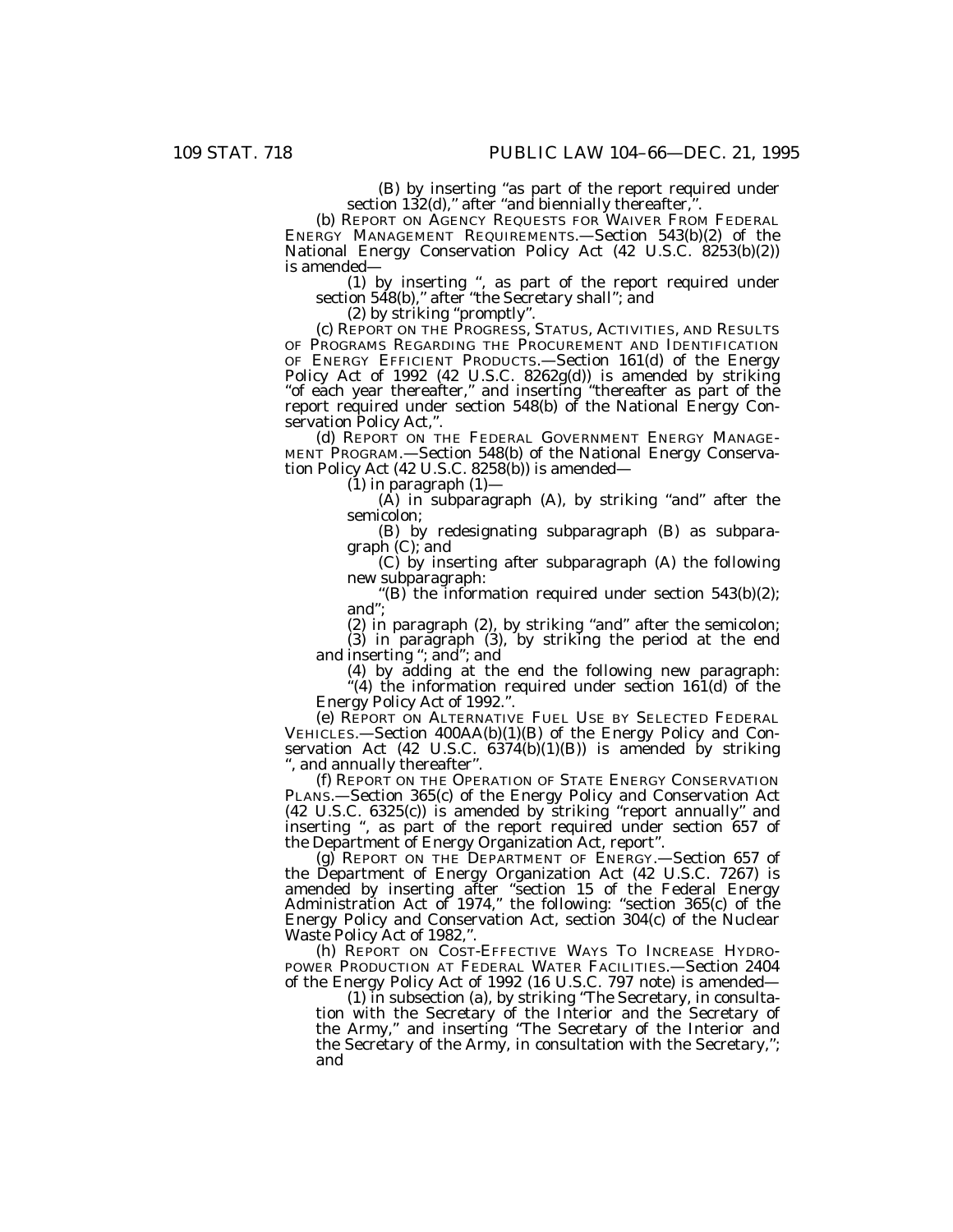(2) in subsection (b), by striking ''the Secretary'' and inserting ''the Secretary of the Interior, or the Secretary of the Army,''.

(i) REPORT ON PROGRESS MEETING FUSION ENERGY PROGRAM OBJECTIVES.—Section 2114(c)(5) of the Energy Policy Act of 1992  $(42 \text{ U.S.C. } 13474 \text{ (c)}(5))$  is amended by striking out the first sentence and inserting in lieu thereof ''The President shall include in the budget submitted to the Congress each year under section 1105 of title 31, United States Code, a report prepared by the Secretary describing the progress made in meeting the program objectives, milestones, and schedules established in the management plan.''.

(j) REPORT ON HIGH-PERFORMANCE COMPUTING ACTIVITIES.— Section 203(d) of the High-Performance Computing Act of 1991 (15 U.S.C. 5523(d)) is amended to read as follows:

''(d) REPORTS.—Not later than 1 year after the date of enactment of this subsection, and thereafter as part of the report required under section 101(a)(3)(A), the Secretary of Energy shall report on activities taken to carry out this Act.''.

(k) REPORT ON NATIONAL HIGH-PERFORMANCE COMPUTING PRO-GRAM.—Section 101(a)(4) of the High-Performance Computing Act of 1991 (15 U.S.C. 5511(a)(4)) is amended—

(1) in subparagraph (D), by striking ''and'' at the end; (2) by redesignating subparagraph (E) as subparagraph (F); and

(3) by inserting after subparagraph (D) the following new subparagraph:

''(E) include the report of the Secretary of Energy required by section 203(d); and''.

(l) REPORT ON NUCLEAR WASTE DISPOSAL PROGRAM.—Section 304(d) of the Nuclear Waste Policy Act of 1982 (42 U.S.C. 10224(d)) is amended to read as follows:

''(d) AUDIT BY GAO.—If requested by either House of the Congress (or any committee thereof) or if considered necessary by the Comptroller General, the General Accounting Office shall conduct an audit of the Office, in accord with such regulations as the Comptroller General may prescribe. The Comptroller General shall have access to such books, records, accounts, and other materials of the Office as the Comptroller General determines to be necessary for the preparation of such audit. The Comptroller General shall submit a report on the results of each audit conducted under this section.''.

# **Subtitle F—Department of Health and Human Services**

### **SEC. 1061. REPORTS ELIMINATED.**

(a) REPORT ON THE EFFECTS OF TOXIC SUBSTANCES.—Subsection (c) of section 27 of the Toxic Substances Control Act (15 U.S.C. 2626(c)) is repealed.

(b) REPORT ON COMPLIANCE WITH THE CONSUMER-PATIENT RADIATION HEALTH AND SAFETY ACT.—Subsection (d) of section 981 of the Consumer-Patient Radiation Health and Safety Act of 1981 (42 U.S.C. 10006(d)) is repealed.

(c) REPORT ON EVALUATION OF TITLE VIII PROGRAMS.—Section 859 of the Public Health Service Act (42 U.S.C. 298b–6) is repealed.

President.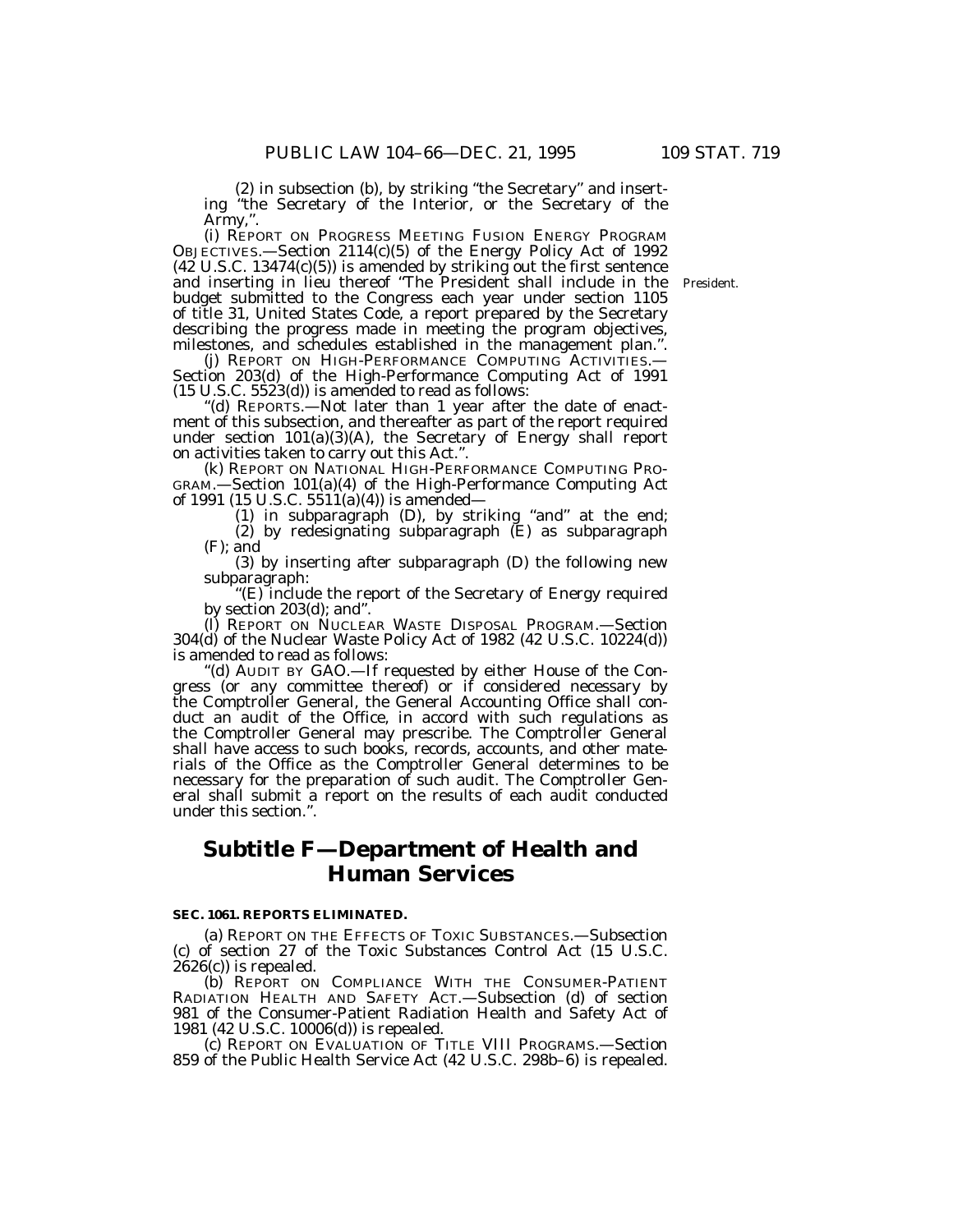(d) REPORT ON MEDICARE TREATMENT OF UNCOMPENSATED CARE.—Paragraph (2) of section 603(a) of the Social Security Amendments of 1983 (42 U.S.C. 1395ww note) is repealed.

(e) REPORT ON PROGRAM TO ASSIST HOMELESS INDIVIDUALS.— Subsection (d) of section 9117 of the Omnibus Budget Reconciliation Act of 1987 (42 U.S.C. 1383 note) is repealed.

### **SEC. 1062. REPORTS MODIFIED.**

(a) REPORT OF THE SURGEON GENERAL.—Section 239 of the Public Health Service Act (42 U.S.C. 238h) is amended to read as follows:

### ''BIANNUAL REPORT

''SEC. 239. The Surgeon General shall transmit to the Secretary, for submission to the Congress, on January 1, 1995, and on January 1, every 2 years thereafter, a full report of the administration of the functions of the Service under this Act, including a detailed statement of receipts and disbursements.''.

(b) REPORT ON HEALTH SERVICE RESEARCH ACTIVITIES.—Subsection (b) of section 494A of the Public Health Service Act (42 U.S.C. 289c–1(b)) is amended by striking ''September 30, 1993, and annually thereafter'' and inserting ''December 30, 1993, and each December 30 thereafter''.

42 USC 300a–6a.

(c) REPORT ON FAMILY PLANNING.—Section 1009(a) of the Public Health Service Act (42 U.S.C. 300a–7(a)) is amended by striking ''each fiscal year'' and inserting ''fiscal year 1995, and each second fiscal year thereafter''.

(d) REPORT ON THE STATUS OF HEALTH INFORMATION AND HEALTH PROMOTION.—Section 1705(a) of the Public Health Service Act (42 U.S.C. 300u–4) is amended in the first sentence by striking out ''annually'' and inserting in lieu thereof ''biannually''.

# **Subtitle G—Department of Housing and Urban Development**

### **SEC. 1071. REPORTS ELIMINATED.**

(a) REPORTS ON PUBLIC HOUSING HOMEOWNERSHIP AND MANAGEMENT OPPORTUNITIES.—Section 21(f) of the United States Housing Act of 1937 (42 U.S.C. 1437s(f)) is repealed.

(b) INTERIM REPORT ON PUBLIC HOUSING MIXED INCOME NEW COMMUNITIES STRATEGY DEMONSTRATION.—Section 522(k)(1) of the Cranston-Gonzalez National Affordable Housing Act (42 U.S.C. 1437f note) is repealed.

(c) BIENNIAL REPORT ON INTERSTATE LAND SALES REGISTRATION PROGRAM.—Section 1421 of the Interstate Land Sales Full Disclosure Act (15 U.S.C. 1719a) is repealed.

(d) QUARTERLY REPORT ON ACTIVITIES UNDER THE FAIR HOUS-ING INITIATIVES PROGRAM.—Section 561(e)(2) of the Housing and Community Development Act of 1987  $(42 \text{ U.S.C. } 3616a(e)(2))$  is repealed.

(e) COLLECTION OF AND ANNUAL REPORT ON RACIAL AND ETHNIC DATA.—Section 562 of the Housing and Community Development Act of 1987 (42 U.S.C. 3608a) is amended—

(1) in subsection (a)—

(A) in the first sentence—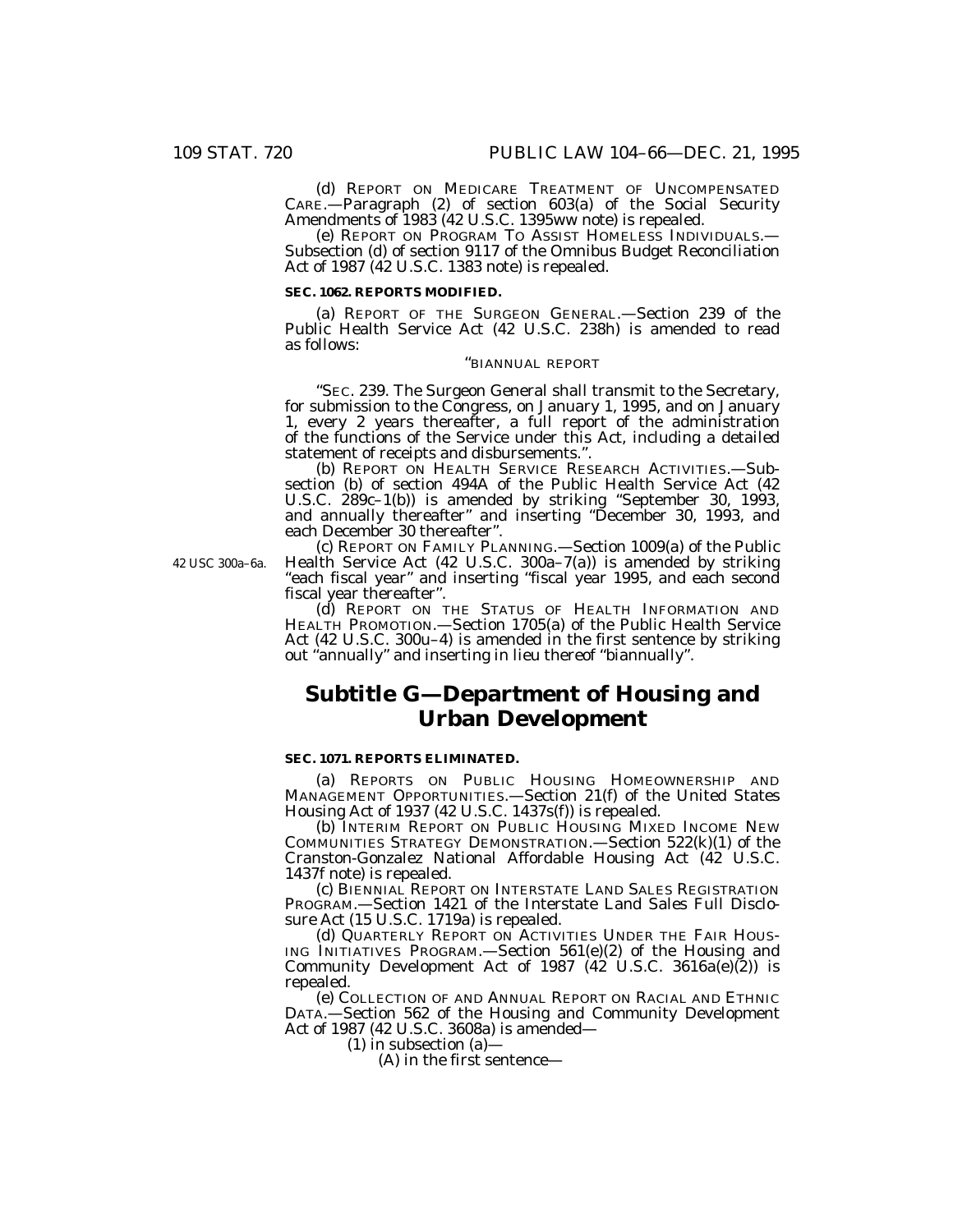(i) by striking ''the Secretary of Housing and Urban Development and''; and

(ii) by striking ''each'', the first place it appears; and

(B) in the second sentence, by striking ''involved''; and  $(2)$  in subsection  $(b)$ –

(A) by striking ''The Secretary of Housing and Urban Development and the'' and inserting ''The''; and

 $(B)$  by striking "each".

### **SEC. 1072. REPORTS MODIFIED.**

(a) REPORT ON HOMEOWNERSHIP OF MULTIFAMILY UNITS PRO-GRAM.—Section 431 of the Cranston-Gonzalez National Affordable Housing Act (42 U.S.C. 12880) is amended—

(1) in the section heading, by striking ''**ANNUAL**''; and

(2) by striking ''The Secretary shall annually'' and inserting ''The Secretary shall no later than December 31, 1995,''.

(b) TRIENNIAL AUDIT OF TRANSACTIONS OF NATIONAL HOMEOWNERSHIP FOUNDATION.—Section 107(g)(1) of the Housing and Urban Development Act of 1968 (12 U.S.C. 1701 $y(g)(1)$ ) is amended by striking the last sentence.

(c) REPORT ON LOW-INCOME HOME ENERGY ASSISTANCE PRO-GRAM.—Section 2605(h) of the Low-Income Home Energy Assistance Act of 1981 (Public Law 97-35; 42 U.S.C.  $8624(h)$ ), is amended by striking out ''(but not less frequently than every three years),''.

## **Subtitle H—Department of the Interior**

#### **SEC. 1081. REPORTS ELIMINATED.**

(a) REPORT ON AUDITS IN FEDERAL ROYALTY MANAGEMENT SYS- TEM.—Section 17(j) of the Mineral Leasing Act (30 U.S.C. 226(j))

is amended by striking the last sentence.<br>
(b) REPORT ON DOMESTIC MINING, MINERALS, AND MINERAL<br>
RECLAMATION INDUSTRIES.—Section 2 of the Mining and Minerals Policy Act of 1970 (30 U.S.C. 21a) is amended by striking the last sentence.

(c) REPORT ON PHASE I OF THE HIGH PLAINS STATES GROUND-WATER DEMONSTRATION PROJECT.—Section 3(d) of the High Plains States Groundwater Demonstration Program Act of 1983 (43 U.S.C.  $390g-1(d)$  is repealed.

(d) REPORT ON RECLAMATION REFORM ACT COMPLIANCE.—Section 224(g) of the Reclamation Reform Act of 1982 (43 U.S.C.  $390ww(g)$ ) is amended by striking the last 2 sentences.

(e) REPORT ON GEOLOGICAL SURVEYS CONDUCTED OUTSIDE THE DOMAIN OF THE UNITED STATES.—Section 2 of Public Law 87– 626 (43 U.S.C. 31(c)) is repealed.

(f) REPORT ON RECREATION USE FEES.—Section 4(h) of the Land and Water Conservation Fund Act of 1965 (16 U.S.C. 460l– 6a(h)) is repealed.

#### **SEC. 1082. REPORTS MODIFIED.**

(a) REPORT ON LEVELS OF THE OGALLALA AQUIFER.—Title III of the Water Resources Research Act of 1984 (42 U.S.C. 10301 note) is amended—

(1) in section 306, by striking ''annually'' and inserting ''biennially''; and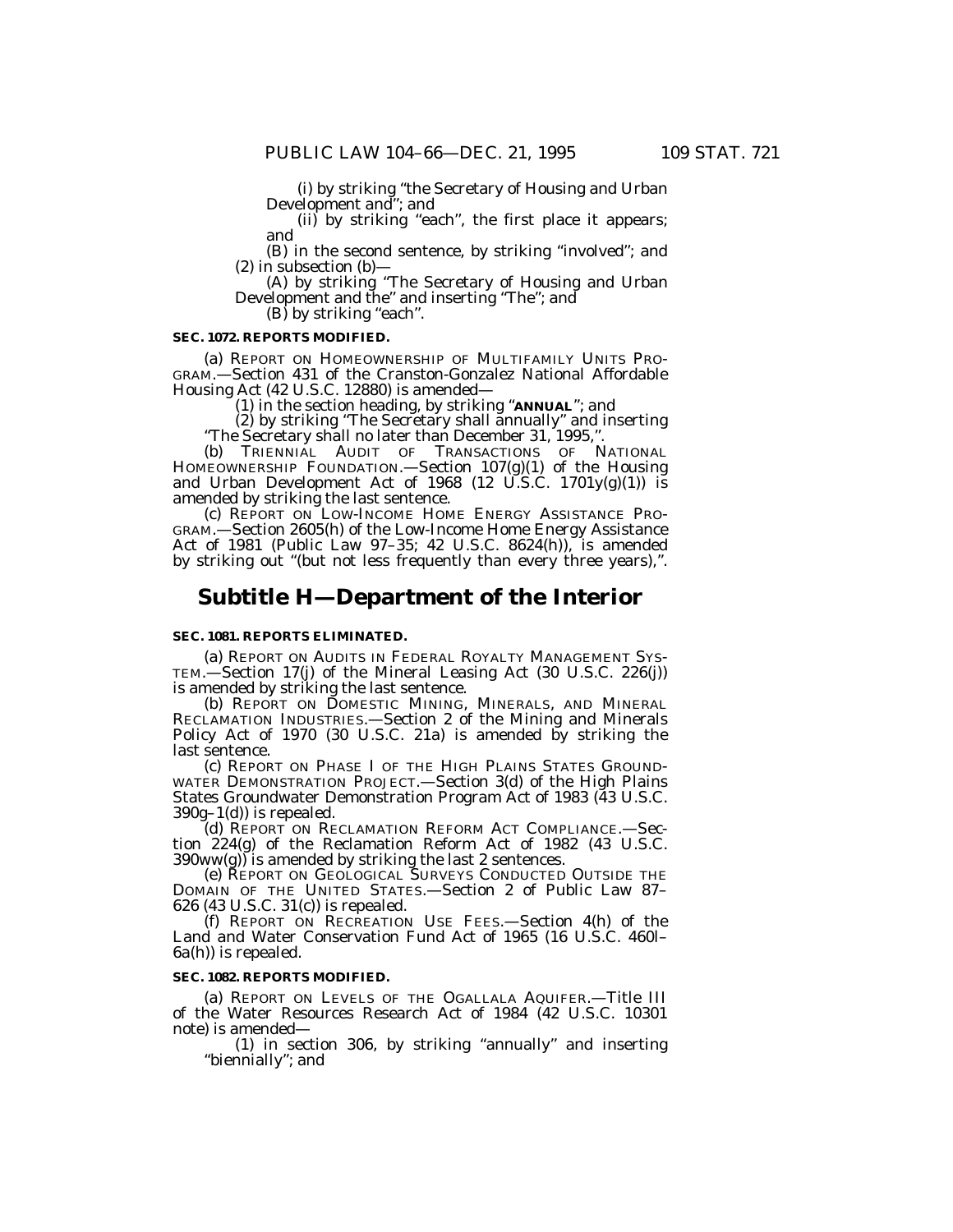(2) in section 308, by striking ''intervals of one year'' and inserting ''intervals of 2 years''.

(b) REPORT ON EFFECTS OF OUTER CONTINENTAL SHELF LEASING ACTIVITIES ON HUMAN, MARINE, AND COASTAL ENVIRONMENTS.— Section 20(e) of the Outer Continental Shelf Lands Act (43 U.S.C.  $1346(e)$ ) is amended by striking "each fiscal year" and inserting ''every 3 fiscal years''.

## **Subtitle I—Department of Justice**

### **SEC. 1091. REPORTS ELIMINATED.**

(a) REPORT ON DRUG INTERDICTION TASK FORCE.—Section  $3301(a)(1)(C)$  of the National Drug Interdiction Act of 1986 (21 U.S.C. 801 note; Public Law 99–570; 100 Stat. 3207–98) is repealed.

(b) REPORT ON EQUAL ACCESS TO JUSTICE.—Section  $2412(d)(5)$ of title 28, United States Code, is repealed.

(c) REPORT ON FEDERAL OFFENDER CHARACTERISTICS.—Section 3624(f)(6) of title 18, United States Code, is repealed.

(d) REPORT ON COSTS OF DEATH PENALTY.—The Anti-Drug Abuse Act of 1988 (Public Law 100–690; 102 Stat. 4395; 21 U.S.C.

848 note) is amended by striking out section 7002.<br>
(e) MINERAL LEASING ACT.—Section 8B of the Mineral Leasing Act (30 U.S.C. 208–2) is repealed.

(f) SMALL BUSINESS ACT.—Subsection (c) of section 10 of the Small Business Act (15 U.S.C. 639(c)) is repealed.

(g) ENERGY POLICY AND CONSERVATION ACT.—Section 252(i) of the Energy Policy Conservation Act (42 U.S.C. 6272(i)) is amended by striking '', at least once every 6 months, a report'' and inserting '', at such intervals as are appropriate based on significant developments and issues, reports"

(h) REPORT ON FORFEITURE FUND.—Section 524(c) of title 28, United States Code, is amended—

(1) by striking out paragraph (7); and

(2) by redesignating paragraphs (8) through (12) as para- graphs (7) through (11), respectively.

## **Subtitle J—Department of Labor**

#### **SEC. 1101. REPORTS ELIMINATED.**

Section 408(d) of the Veterans Education and Employment Amendments of 1989 (38 U.S.C. 4100 note) is repealed.

#### **SEC. 1102. REPORTS MODIFIED.**

(a) REPORT ON THE ACTIVITIES CONDUCTED UNDER THE FAIR LABOR STANDARDS ACT OF 1938.—Section 4(d)(1) of the Fair Labor Standards Act of 1938 (29 U.S.C. 204(d)(1)) is amended—

(1) by striking ''annually'' and inserting ''biennially''; and (2) by striking ''preceding year'' and inserting ''preceding two years''.

(b) ANNUAL REPORT OF THE OFFICE OF WORKERS' COMPENSA-TION.—

(1) REPORT ON THE ADMINISTRATION OF THE LONGSHORE AND HARBOR WORKERS' COMPENSATION ACT.—Section 42 of the Longshore and Harbor Workers' Compensation Act (33 U.S.C. 942) is amended—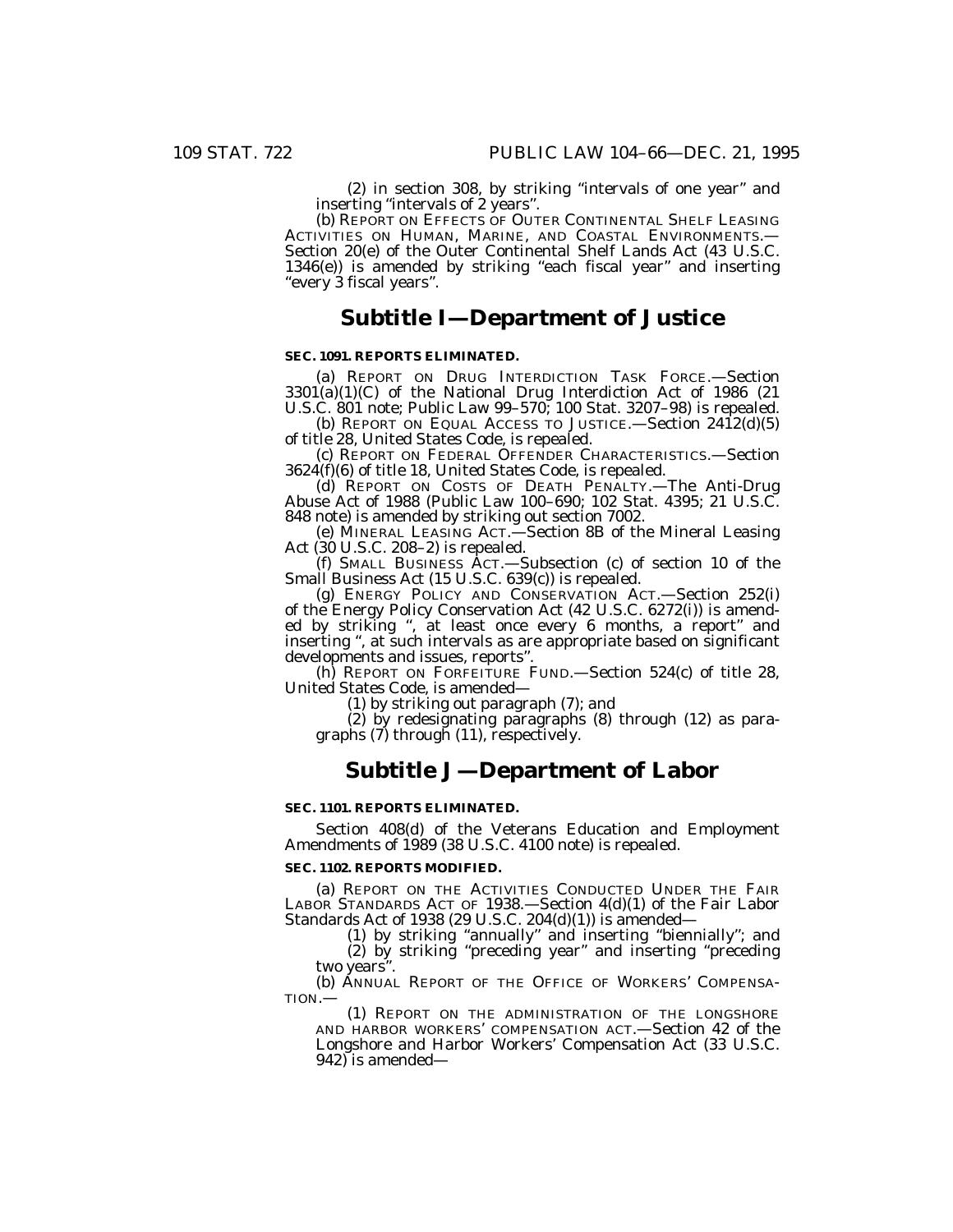(A) by striking ''beginning of each'' and all that follows through ''Amendments of 1984'' and inserting ''end of each

fiscal year''; and (B) by adding the following new sentence at the end: ''Such report shall include the annual report required under section 426(b) of the Black Lung Benefits Act (30 U.S.C. 936(b)) and shall be identified as the Annual Report of the Office of Workers' Compensation Programs.''.

(2) REPORT ON THE ADMINISTRATION OF THE BLACK LUNG BENEFITS PROGRAM.—Section 426(b) of the Black Lung Benefits Act (30 U.S.C. 936(b)) is amended—

(A) by striking ''Within'' and all that follows through ''Congress the'' and inserting ''At the end of each fiscal year, the''; and

(B) by adding the following new sentence at the end: ''Each such report shall be prepared and submitted to Congress in accordance with the requirement with respect to submission under section 42 of the Longshore Harbor Workers' Compensation Act (33 U.S.C. 942).''.

(3) REPORT ON THE ADMINISTRATION OF THE FEDERAL EMPLOYEES' COMPENSATION ACT.—(A) Subchapter I of chapter 81 of title 5, United States Code, is amended by adding at the end thereof the following new section:

### **''§ 8152. Annual report**

''The Secretary of Labor shall, at the end of each fiscal year, prepare a report with respect to the administration of this chapter. Such report shall be submitted to Congress in accordance with the requirement with respect to submission under section 42 of the Longshore Harbor Workers' Compensation Act (33 U.S.C. 942).''.

(B) The table of sections for chapter 81 of title 5, United States Code, is amended by inserting after the item relating to section 8151 the following:

#### ''8152. Annual report.''.

(c) ANNUAL REPORT ON THE DEPARTMENT OF LABOR.—Section 9 of an Act entitled ''An Act to create a Department of Labor'', approved March 4, 1913 (29 U.S.C. 560) is amended by striking "make a report" and all that follows through "the department" and inserting ''prepare and submit to Congress the financial statements of the Department that have been audited''.

## **Subtitle K—Department of State**

### **SEC. 1111. REPORTS ELIMINATED.**

(a) REPORT ON AUDIT OF USE OF FUNDS FOR UNITED NATIONS HIGH COMMISSIONER FOR REFUGEES.—Section 8 of the Migration and Refugee Assistance Act of 1962 (22 U.S.C. 2606) is amended by striking subsection (b), and redesignating subsection (c) as subsection (b).

(b) REPORT ON MATTERS RELATING TO FOREIGN RELATIONS AND SCIENCE AND TECHNOLOGY.—Section 503(b) of the Foreign Relations Authorization Act, Fiscal Year 1979 (22 U.S.C. 2656c(b)) is repealed.

### **SEC. 1112. INTERNATIONAL NARCOTICS CONTROL.**

(a) Section 489A of the Foreign Assistance Act of 1961 (22 U.S.C. 2291I) is repealed. 22 USC 2291i.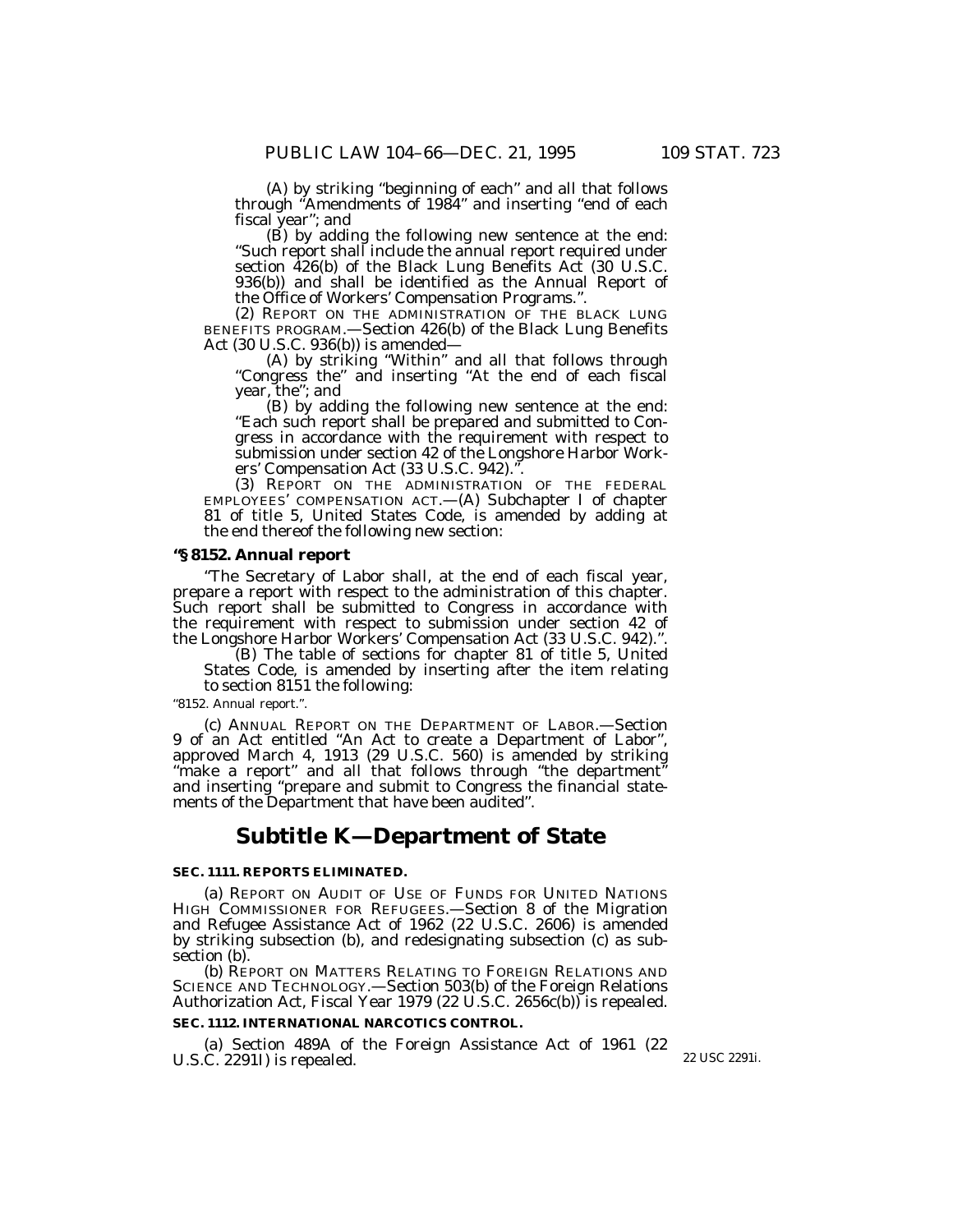22 USC 2291k.

(b) Section 490A of that Act (22 U.S.C. 2991k) is repealed.

(c) Section 489 of that Act (22 U.S.C. 2291h) is amended: (1) in the section heading by striking ''**FOR FISCAL YEAR 1995**''; and

(2) by striking subsection (c).

(d) Section 490 of that Act  $(22 \text{ U.S.C. } 2291$ j) is amended:

(1) in the section heading by striking ''**FOR FISCAL YEAR 1995**''; and

(2) by striking subsection (i).

## **Subtitle L—Department of Transportation**

#### **SEC. 1121. REPORTS ELIMINATED.**

(a) REPORT ON DEEPWATER PORT ACT OF 1974.—Section 20 of the Deepwater Port Act of 1974 (33 U.S.C. 1519) is repealed.

(b) REPORT ON COAST GUARD LOGISTICS CAPABILITIES CRITICAL TO MISSION PERFORMANCE.—Sections 5(a)(2) and 5(b) of the Coast Guard Authorization Act of 1988 (10 U.S.C. 2304 note) are repealed.

(c) REPORT ON MARINE PLASTIC POLLUTION RESEARCH AND CON-TROL ACT OF 1987.—Section 2201(a) of the Marine Plastic Pollution Research and Control Act of 1987 (33 U.S.C. 1902 note) is amended by striking ''biennially'' and inserting ''triennially''.

(d) REPORT ON HIGHWAY SAFETY PROGRAM STANDARDS.—Section 402(a) of title 23, United States Code, is amended by striking the fifth sentence.

(e) REPORT ON RAILROAD-HIGHWAY DEMONSTRATION PROJ-ECTS.—Section 163(o) of the Federal-Aid Highway Act of 1973 (23 U.S.C. 130 note) is repealed.

(f) REPORT ON UNIFORM RELOCATION ACT AMENDMENTS OF 1987.—Section 103(b)(2) of the Uniform Relocation Assistance and Real Property Acquisition Policies Act of 1970 (42 U.S.C. 4604(b)(2)) is repealed.

(g) REPORT ON FEDERAL RAILROAD SAFETY.—(1) Section 20116 of title 49, United States Code, is repealed.

(2) The table of sections at the beginning of chapter 201 of title 49, United States Code, is amended by striking the item

(h) REPORT ON RAILROAD FINANCIAL ASSISTANCE.—Section 308(d) of title 49, United States Code, is repealed.

(i) REPORT ON USE OF ADVANCED TECHNOLOGY BY THE AUTO- MOBILE INDUSTRY.—Section 305 of the Automotive Propulsion Research and Development Act of 1978 (15 U.S.C. 2704) is amended

by striking the last sentence.<br>
(j) REPORT ON SAINT LAWRENCE SEAWAY DEVELOPMENT COR-<br>
PORATION.—Section 10(a) of the Act of May 13, 1954 (68 Stat.<br>
96, chapter 201; 33 U.S.C. 989(a)) is repealed.

(k) REPORTS ON PIPELINES ON FEDERAL LANDS.—Section  $28(w)(4)$  of the Mineral Leasing Act (30 U.S.C.  $185(w)(4)$ ) is repealed.

(l) REPORT ON PIPELINE SAFETY.—Section 60124(a) of title 49, United States Code, is amended in the first sentence by striking ''of each year'' and inserting ''of each odd-numbered year''.

### **SEC. 1122. REPORTS MODIFIED.**

26 USC 9509 note.

(a) REPORT ON OIL SPILL LIABILITY TRUST FUND.—The quarterly report regarding the Oil Spill Liability Trust Fund required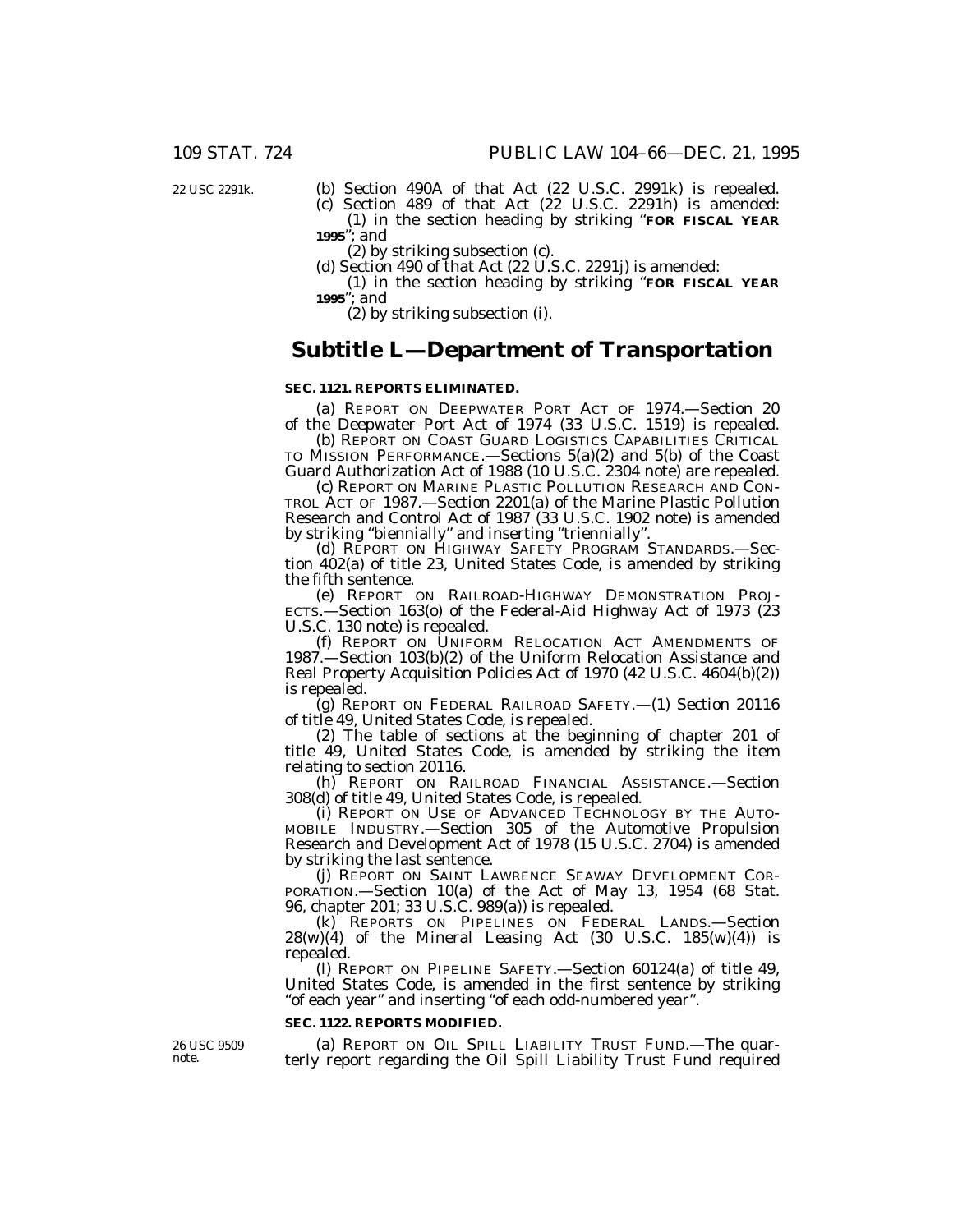to be submitted to the House and Senate Committees on Appropriations under House Report 101–892, accompanying the appropriations for the Coast Guard in the Department of Transportation and Related Agencies Appropriations Act, 1991, shall be submitted not later than 30 days after the end of the fiscal year in which this Act is enacted and annually thereafter.

(b) REPORT ON JOINT FEDERAL AND STATE MOTOR FUEL TAX COMPLIANCE PROJECT.—Section 1040(d)(1) of the Intermodal Surface Transportation Efficiency Act of 1991 (23 U.S.C. 101 note) is amended by striking "September 30 and".

## **Subtitle M—Department of the Treasury**

### **SEC. 1131. REPORTS ELIMINATED.**

(a) REPORT ON THE OPERATION AND STATUS OF STATE AND LOCAL GOVERNMENT FISCAL ASSISTANCE TRUST FUND.—Paragraph (8) of section 14001(a) of the Consolidated Omnibus Budget Reconciliation Act of 1985 (31 U.S.C. 6701 note) is repealed.

(b) REPORT ON THE ANTIRECESSION PROVISIONS OF THE PUBLIC WORKS EMPLOYMENT ACT OF 1976.—Section 213 of the Public Works Employment Act of 1976 (42 U.S.C. 6733) is repealed.

(c) REPORT ON THE ASBESTOS TRUST FUND.—Paragraph (2) of section 5(c) of the Asbestos Hazard Emergency Response Act of 1986 (20 U.S.C. 4022(c)) is repealed.

#### **SEC. 1132. REPORTS MODIFIED.**

(a) REPORT ON THE WORLD CUP USA 1994 COMMEMORATIVE COIN ACT.—Subsection (g) of section 205 of the World Cup USA 1994 Commemorative Coin Act (31 U.S.C. 5112 note) is amended by striking ''month'' and inserting ''calendar quarter''.

(b) REPORTS ON VARIOUS FUNDS.—Subsection (b) of section 321 of title 31, United States Code, is amended—

(1) by striking ''and'' at the end of paragraph (5),

(2) by striking the period at the end of paragraph (6) and inserting ''; and'', and

(3) by adding after paragraph (6) the following new paragraph:

"(7) notwithstanding any other provision of law, fulfill any requirement to issue a report on the financial condition of any fund on the books of the Treasury by including the required information in a consolidated report, except that information with respect to a specific fund shall be separately reported if the Secretary determines that the consolidation of such information would result in an unwarranted delay in the availability of such information.''.

(c) REPORT ON THE JAMES MADISON-BILL OF RIGHTS COMMEMO-RATIVE COIN ACT.—Subsection (c) of section 506 of the James Madison-Bill of Rights Commemorative Coin Act (31 U.S.C. 5112 note) is amended by striking out ''month'' each place it appears and inserting in lieu thereof "calendar quarter".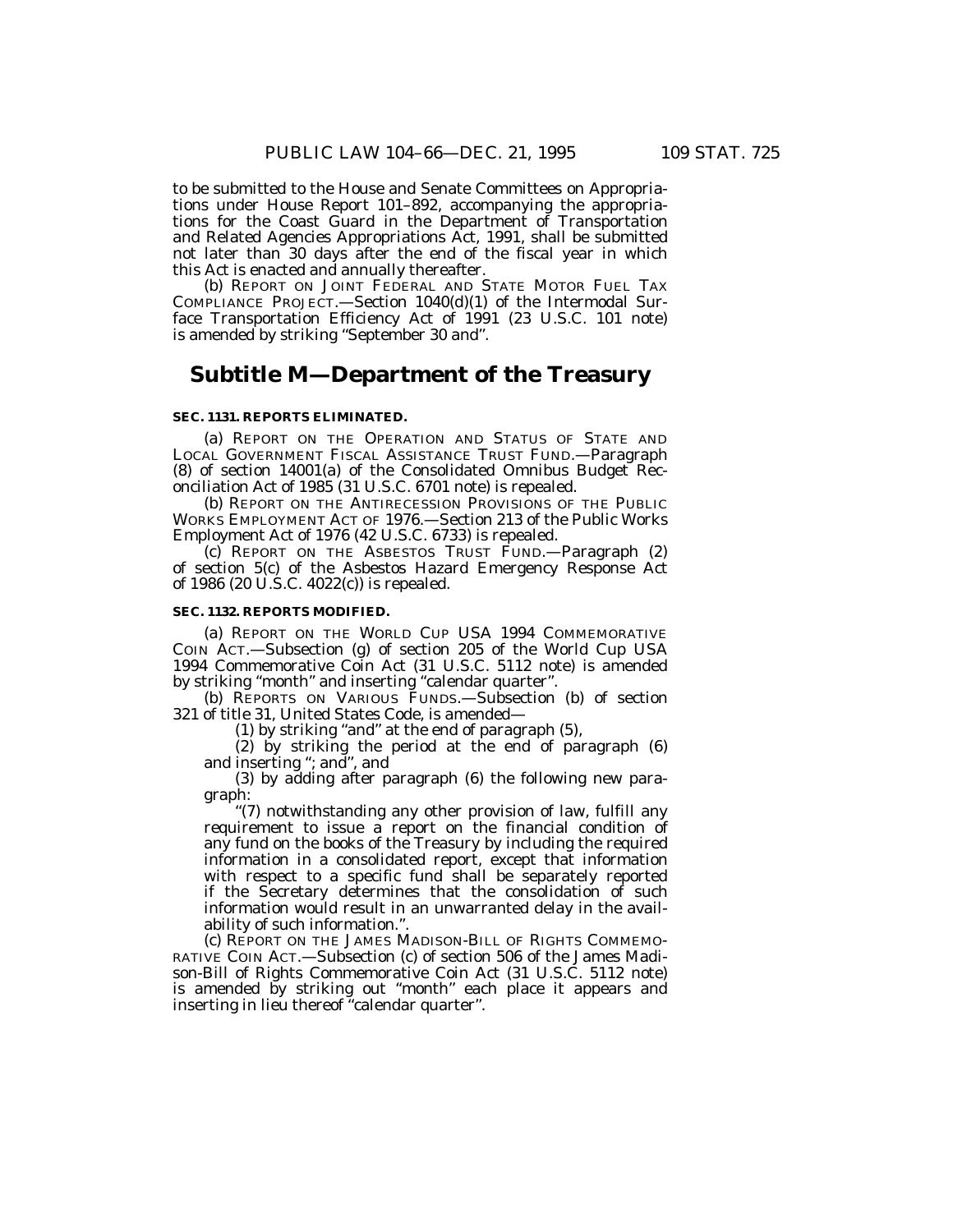# **Subtitle N—Department of Veterans Affairs**

### **SEC. 1141. REPORTS ELIMINATED.**

(a) REPORT ON ADEQUACY OF RATES FOR STATE HOME CARE.— Section 1741 of title 38, United States Code, is amended—

(1) by striking out subsection (c); and

(2) by redesignating subsections (d) and (e) as subsections (c) and (d), respectively.

(b) REPORT ON LOANS TO PURCHASE MANUFACTURED HOMES.— Section 3712 of title 38, United States Code, is amended—

(1) by striking out subsection (l); and

(2) by redesignating subsection (m) as subsection (l). (c) REPORT ON COMPLIANCE WITH FUNDED PERSONNEL COD-

ING.—

(1) REPEAL OF REPORT REQUIREMENT.—Section 8110(a)(4) of title 38, United States Code, is amended by striking out subparagraph (C).

(2) CONFORMING AMENDMENTS.—Section 8110(a)(4) of title 38, United States Code, is amended by—

(A) redesignating subparagraph (D) as subparagraph  $(C)$ :

(B) in subparagraph (A), by striking out ''subparagraph (D)'' and inserting in lieu thereof ''subparagraph (C)''; and

(C) in subparagraph (B), by striking out ''subparagraph (D)'' and inserting in lieu thereof ''subparagraph (C)''.

## **TITLE II—INDEPENDENT AGENCIES**

# **Subtitle A—Action**

### **SEC. 2011. REPORTS ELIMINATED.**

Section 226 of the Domestic Volunteer Service Act of 1973 (42 U.S.C. 5026) is amended—

(1) by striking subsection (b); and

 $(2)$  in subsection  $(a)$ -

(A) in paragraph (2), by striking "(2)" and inserting "(b)"; and (B) in paragraph  $(1)$ —

(i) by striking " $(1)(A)$ " and inserting " $(1)$ "; and

(ii) in subparagraph  $(B)$ —<br>(I) by striking "(B)" and inserting "(2)"; and

(II) by striking ''subparagraph (A)'' and insert- ing ''paragraph (1)''.

# **Subtitle B—Environmental Protection Agency**

### **SEC. 2021. REPORTS MODIFIED.**

(a) REPORT ON ALLOCATION OF WATER.—Section 102 of the Federal Water Pollution Control Act (33 U.S.C. 1252) is amended by striking subsection (d).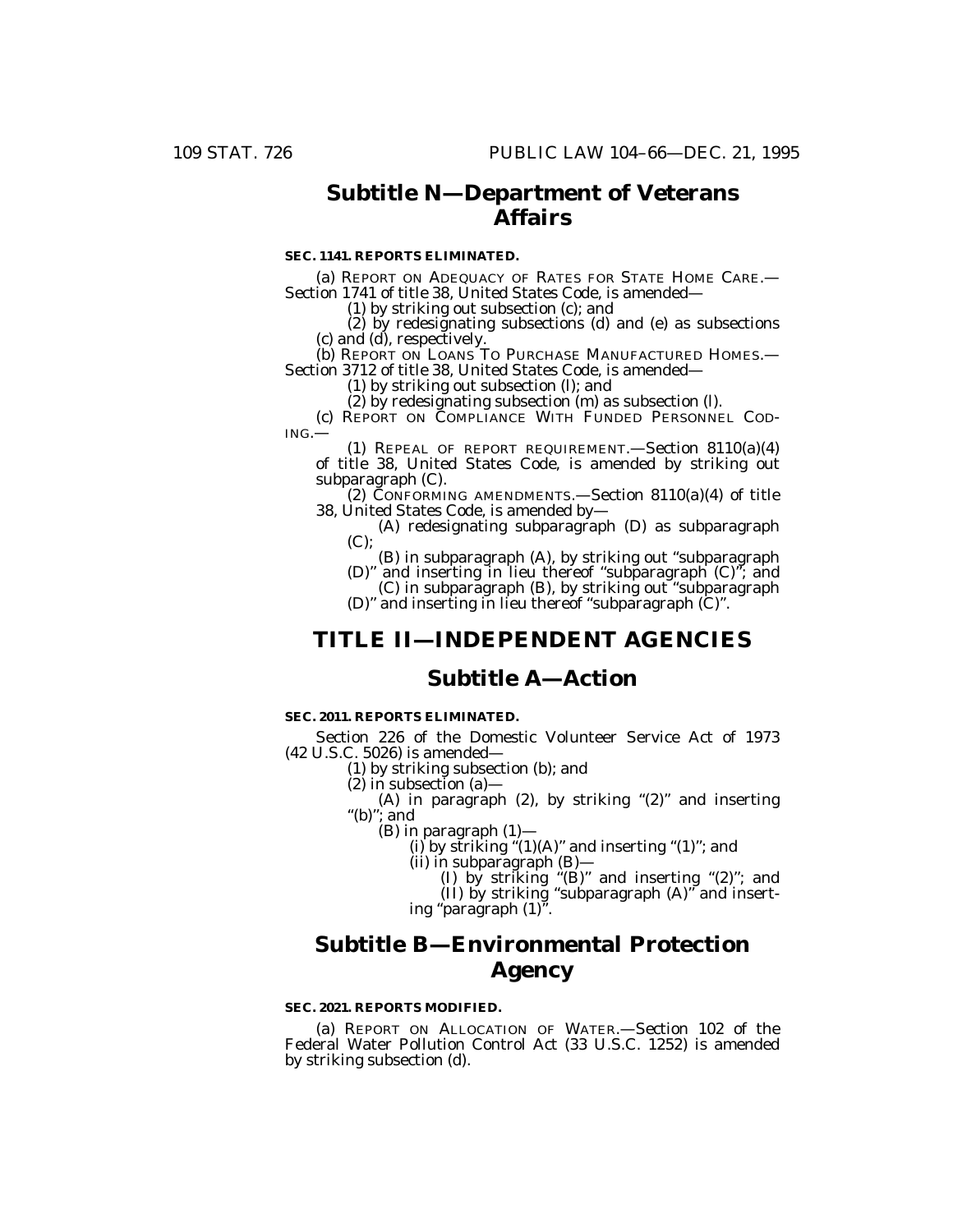(b) REPORT ON VARIANCE REQUESTS.—Section 301(n)(8) of the Federal Water Pollution Control Act (33 U.S.C. 1311(n)(8)) is amended by striking ''Every 6 months after the date of the enactment of this subsection, the Administrator shall submit to the Committee on Environment and Public Works of the Senate and the Committee on Public Works and Transportation'' and inserting ''By January 1, 1997, and January 1 of every odd-numbered year thereafter, the Administrator shall submit to the Committee on Environment and Public Works of the Senate and the Committee on Transportation and Infrastructure''.

(c) REPORT ON IMPLEMENTATION OF CLEAN LAKES PROJECTS.— Section 314(d)(3) of the Federal Water Pollution Control Act (33 U.S.C. 1324(d)(3)) is amended by striking ''The Administrator shall report annually to the Committee on Public Works and Transportation'' and inserting ''By January 1, 1997, and January 1 of every odd-numbered year thereafter, the Administrator shall report to the Committee on Transportation and Infrastructure''.

(d) REPORT ON USE OF MUNICIPAL SECONDARY EFFLUENT AND SLUDGE.—Section 516 of the Federal Water Pollution Control Act (33 U.S.C. 1375) is amended—

(1) by striking subsection (d); and

(2) by redesignating subsections (e) and (g) as subsections 33 USC 1342. (d) and (e), respectively.

(e) REPORT ON CERTAIN WATER QUALITY STANDARDS AND PER-MITS.—Section 404 of the Water Quality Act of 1987 (Public Law 100–4; 33 U.S.C. 1375 note) is amended—

(1) by striking subsection (c); and

(2) by redesignating subsection (d) as subsection (c).

(f) REPORT ON CLASS V WELLS.—Section 1426 of title XIV of the Public Health Service Act (commonly known as the ''Safe Drinking Water Act'') (42 U.S.C. 300h–5) is amended—

(1) in subsection (a), by striking ''(a) MONITORING METH- $ODs.$ — $"$ ; and

(2) by striking subsection (b).

(g) REPORT ON SOLE SOURCE AQUIFER DEMONSTRATION PRO-GRAM.—Section 1427 of title XIV of the Public Health Service Act (commonly known as the ''Safe Drinking Water Act'') (42 U.S.C. 300h–6) is amended—

(1) by striking subsection (l); and

(2) by redesignating subsections (m) and (n) as subsections (l) and (m), respectively.

(h) REPORT ON SUPPLY OF SAFE DRINKING WATER.—Section 1442 of title XIV of the Public Health Service Act (commonly known as the ''Safe Drinking Water Act'') (42 U.S.C. 300h–6) is amended— 42 USC 300j–1.

(1) by striking subsection (c);

(2) by redesignating subsection (d) as subsection (c); and (3) by redesignating subsections (f) and (g) as subsections (d) and (e), respectively.

(i) REPORT ON NONNUCLEAR ENERGY AND TECHNOLOGIES.— Section 11 of the Federal Nonnuclear Energy Research and Development Act of 1974 (42 U.S.C. 5910) is repealed.

(j) REPORT ON EMISSIONS AT COAL-BURNING POWERPLANTS.— (1) Section 745 of the Powerplant and Industrial Fuel Use Act of 1978 (42 U.S.C. 8455) is repealed.

(2) The table of contents in section 101(b) of such Act (42 U.S.C. prec. 8301) is amended by striking the item relating to section 745.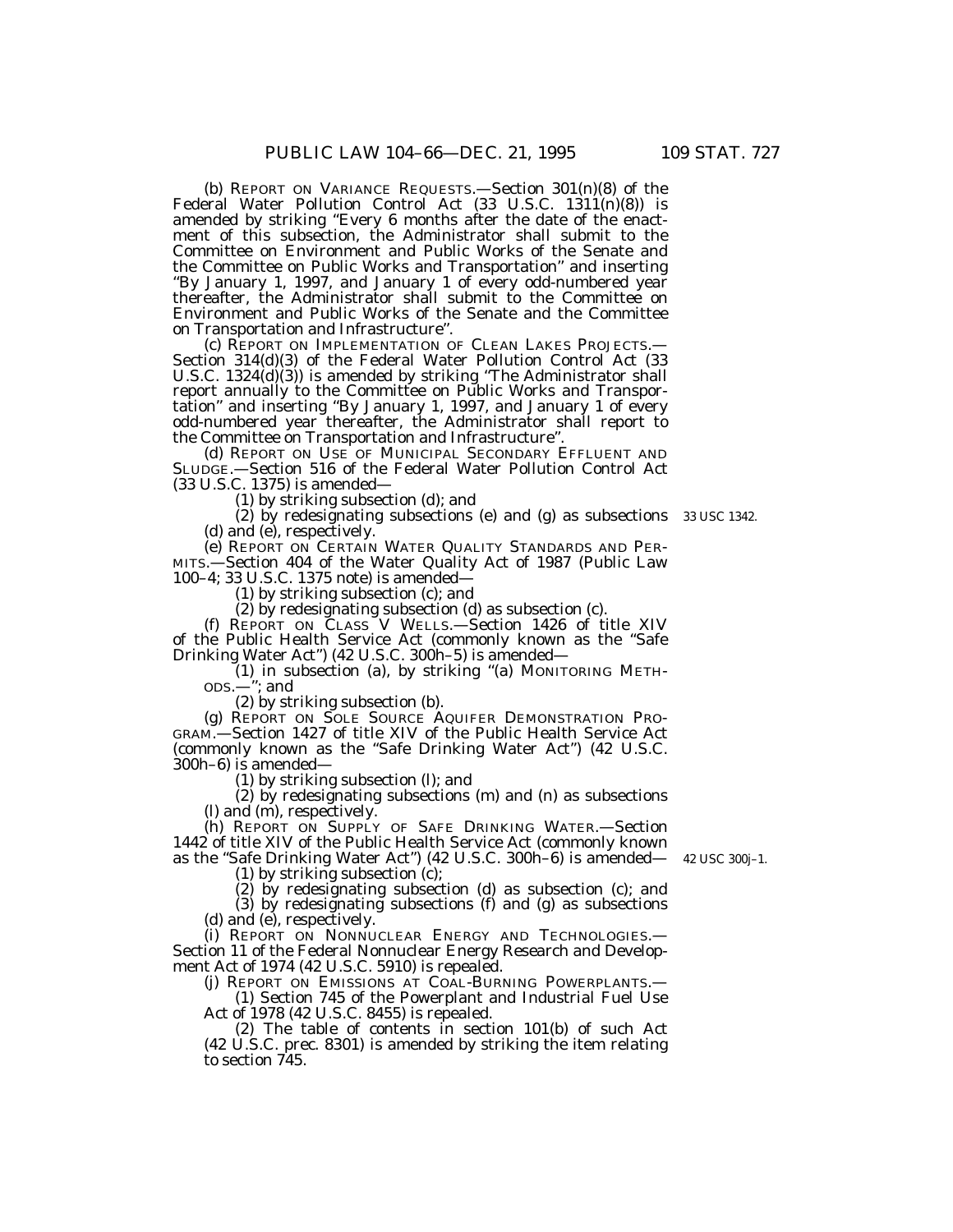(k) 5-YEAR PLAN FOR ENVIRONMENTAL RESEARCH, DEVELOP-MENT, AND DEMONSTRATION.—

(1) Section 5 of the Environmental Research, Development, and Demonstration Authorization Act of 1976 (42 U.S.C. 4361) is repealed.

(2) Section 4 of the Environmental Research, Development, and Demonstration Authorization Act of 1978 (42 U.S.C. 4361a) is repealed.

 $(3)$  Section 8 of such Act  $(42 \text{ U.S.C. } 4365)$  is amended— (A) by striking subsection (c); and

(B) by redesignating subsections (e) through (i) as subsections (c) through (g), respectively.

(l) PLAN ON ASSISTANCE TO STATES FOR RADON PROGRAMS.— Section 305 of the Toxic Substances Control Act (15 U.S.C. 2665) is amended—

(1) by striking subsection (d); and

(2) by redesignating subsections (e) and (f) as subsections (d) and (e), respectively.

# **Subtitle C—Equal Employment Opportunity Commission**

### **SEC. 2031. REPORTS MODIFIED.**

Section 705(k)(2)(C) of the Civil Rights Act of 1964 (42 U.S.C.  $2000e-4(k)(2)(C)$  is amended—

(1) in the matter preceding clause (i), by striking ''including'' and inserting ''including information, presented in the aggregate, relating to'';

(2) in clause (i), by striking ''the identity of each person or entity'' and inserting ''the number of persons and entities'';

(3) in clause (ii), by striking ''such person or entity'' and inserting "such persons and entities"; and

 $(4)$  in clause  $(iii)$ —

(A) by striking ''fee'' and inserting ''fees''; and

(B) by striking ''such person or entity'' and inserting ''such persons and entities''.

# **Subtitle D—Federal Aviation Administration**

### **SEC. 2041. REPORTS ELIMINATED.**

The provision that was section 7207(c)(4) of the Anti-Drug Abuse Act of 1988 (Public Law 100–690; 102 Stat. 4428; 49 U.S.C. App. 1354 note) is amended—

(1) by striking out ''GAO''; and

(2) by striking out ''the Comptroller General'' and inserting in lieu thereof ''the Department of Transportation Inspector General''.

49 USC 45302 note.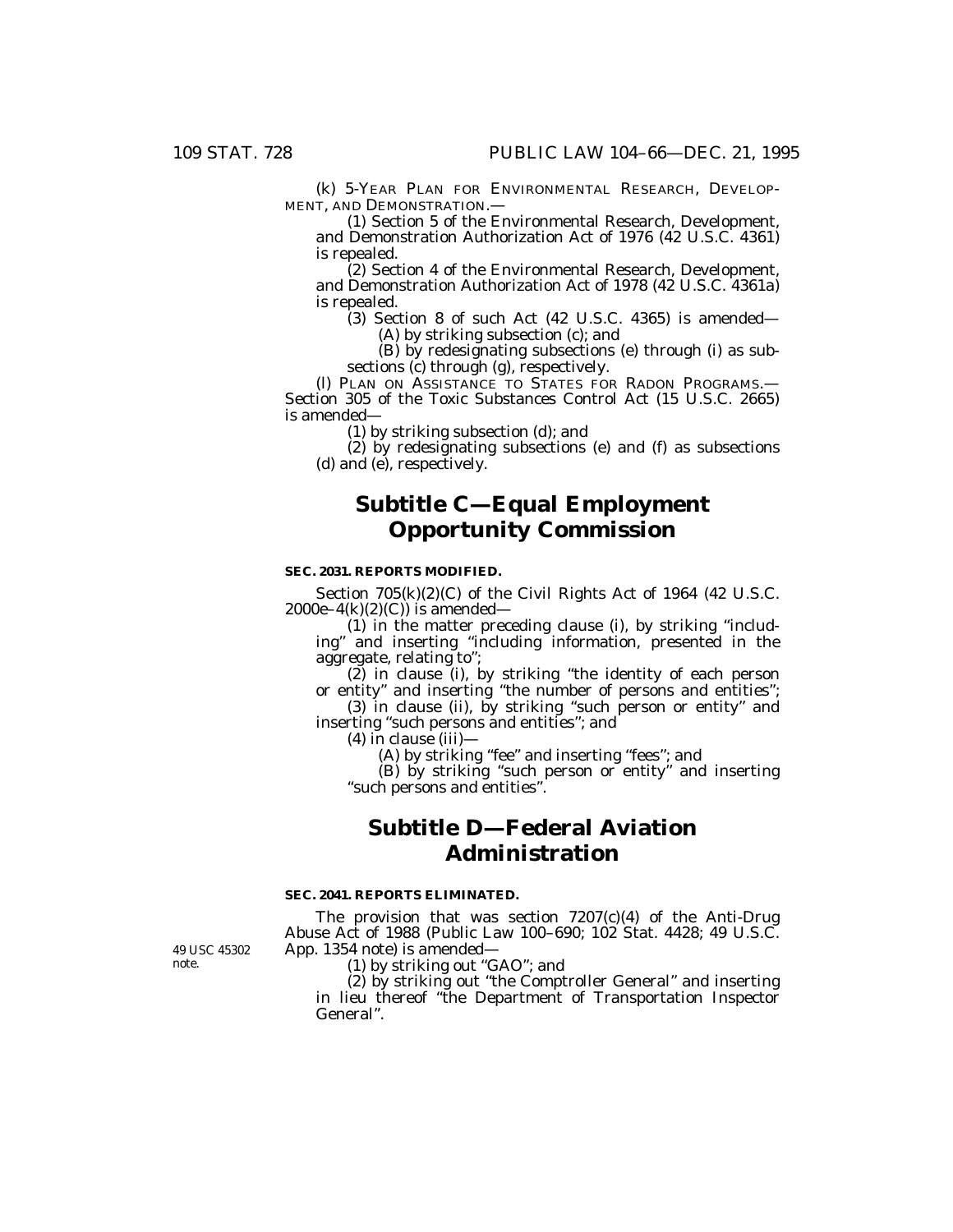## **Subtitle E—Federal Communications Commission**

### **SEC. 2051. REPORTS ELIMINATED.**

(a) REPORT TO THE CONGRESS UNDER THE COMMUNICATIONS SATELLITE ACT OF 1962.—Section 404(c) of the Communications Satellite Act of 1962 (47 U.S.C. 744(c)) is repealed.

(b) REIMBURSEMENT FOR AMATEUR EXAMINATION EXPENSES.— Section 4(f)(4)(J) of the Communications Act of 1934 (47 U.S.C.  $154(f)(4)(J)$ ) is amended by striking out the last sentence.

# **Subtitle F—Federal Deposit Insurance Corporation**

### **SEC. 2061. REPORTS ELIMINATED.**

Section 102(b)(1) of the Federal Deposit Insurance Corporation Improvement Act of 1991 (Public Law 102–242; 105 Stat. 2237; 12 U.S.C. 1825 note) is amended to read as follows:

''(1) QUARTERLY REPORTING.—Not later than 90 days after the end of any calendar quarter in which the Federal Deposit Insurance Corporation (hereafter in this section referred to as the 'Corporation') has any obligations pursuant to section 14 of the Federal Deposit Insurance Act outstanding, the Comptroller General of the United States shall submit a report on the Corporation's compliance at the end of that quarter with section 15(c) of the Federal Deposit Insurance Act to the Committee on Banking, Housing, and Urban Affairs of the Senate and the Committee on Banking and Financial Services of the House of Representatives. Such a report shall be included in the Comptroller General's audit report for that year, as required by section 17 of the Federal Deposit Insurance Act.''.

# **Subtitle G—Federal Emergency Management Agency**

### **SEC. 2071. REPORTS ELIMINATED.**

Section 611(i) of The Robert T. Stafford Disaster Relief and Emergency Assistance Act (42 U.S.C. 5196(i)) is amended—

(1) by striking paragraph (3); and

(2) by redesignating paragraphs (4) and (5) as paragraphs  $(3)$  and  $(4)$ , respectively.

# **Subtitle H—Federal Retirement Thrift Investment Board**

#### **SEC. 2081. REPORTS ELIMINATED.**

Section 9503 of title 31, United States Code, is amended by adding at the end thereof the following new subsection:

''(c) The requirements of this section are satisfied with respect to the Thrift Savings Plan described under subchapter III of chapter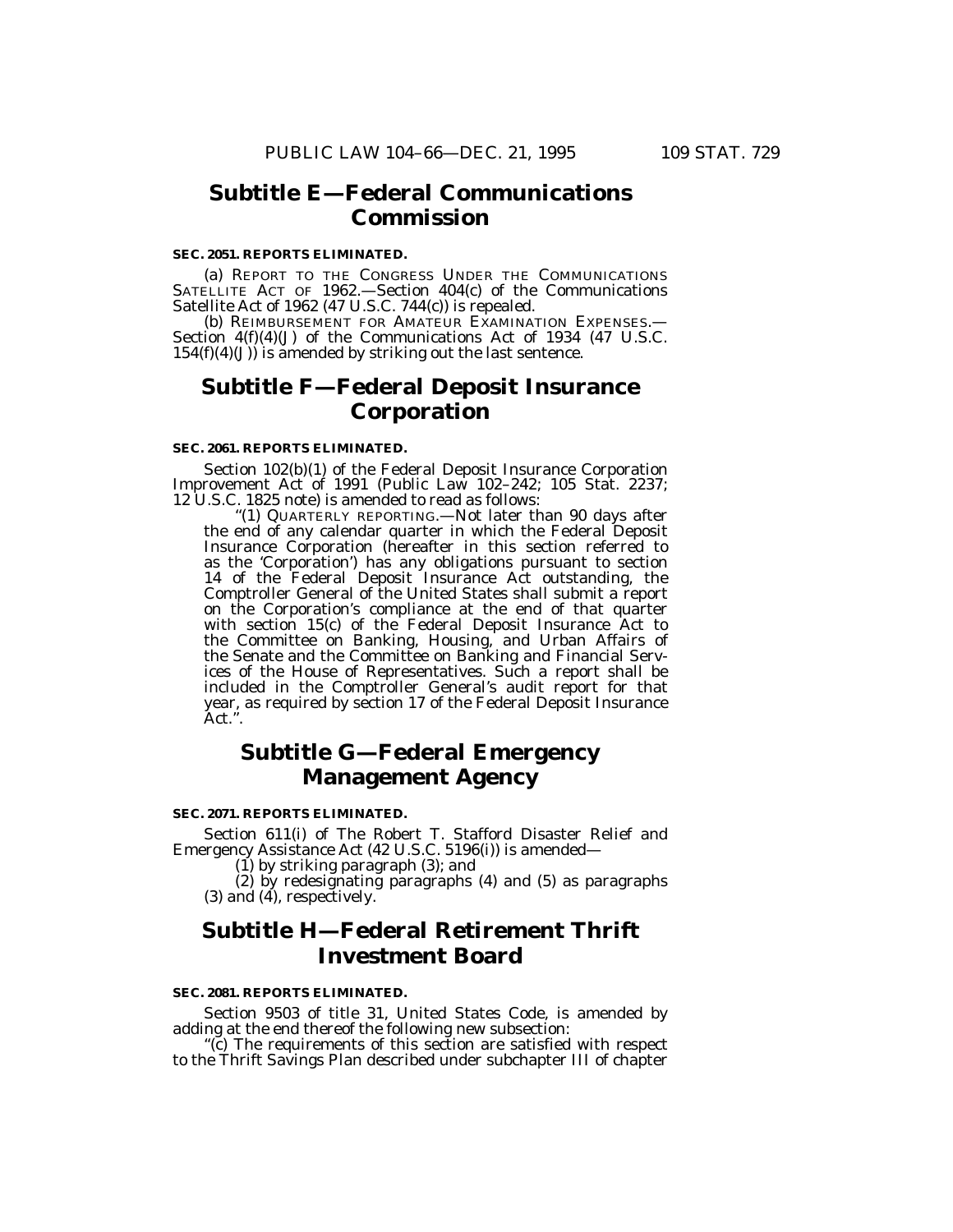84 of title 5, by preparation and transmission of the report described under section 8439(b) of such title.''.

# **Subtitle I—General Services Administration**

### **SEC. 2091. REPORTS ELIMINATED.**

(a) REPORT ON PROPERTIES CONVEYED FOR HISTORIC MONU- MENTS AND CORRECTIONAL FACILITIES.—Section 203(o) of the Federal Property and Administrative Services Act of 1949 (40 U.S.C. 484(o)) is amended—

(1) by striking out paragraph  $(1)$ ;<br>(2) by redesignating paragraphs (2) and (3) as paragraphs (2) by redesignating paragraphs (2) and (3) as paragraphs (1) and (2), respectively; and (3) in paragraph (2) (as so redesignated) by striking out ''paragraph (2)'' and inserting in lieu thereof ''paragraph (3)''.

(b) REPORT ON PROPERTIES CONVEYED FOR WILDLIFE CONSERVA- TION.—Section 3 of the Act entitled ''An Act authorizing the transfer of certain real property for wildlife, or other purposes.'', approved May 19, 1948 (16 U.S.C. 667d; 62 Stat. 241) is amended by striking out ''and shall be included in the annual budget transmitted to the Congress''.

# **Subtitle J—Interstate Commerce Commission**

#### **SEC. 2101. REPORTS ELIMINATED.**

Section 10327(k) of title 49, United States Code, is amended to read as follows:

''(k) If an extension granted under subsection (j) is not sufficient to allow for completion of necessary proceedings, the Commission may grant a further extension in an extraordinary situation if a majority of the Commissioners agree to the further extension by public vote.''.

## **Subtitle K—Legal Services Corporation**

### **SEC. 2111. REPORTS MODIFIED.**

Section 1009(c)(2) of the Legal Services Corporation Act (42 U.S.C. 2996h(c)(2)) is amended by striking out ''The'' and inserting in lieu thereof ''Upon request, the''.

# **Subtitle L—National Aeronautics and Space Administration**

### **SEC. 2121. REPORTS ELIMINATED.**

Section 21(g) of the Small Business Act (15 U.S.C. 648(g)) is amended to read as follows:

''(g) NATIONAL AERONAUTICS AND SPACE ADMINISTRATION AND REGIONAL TECHNOLOGY TRANSFER CENTERS.—The National Aeronautics and Space Administration and regional technology transfer centers supported by the National Aeronautics and Space Adminis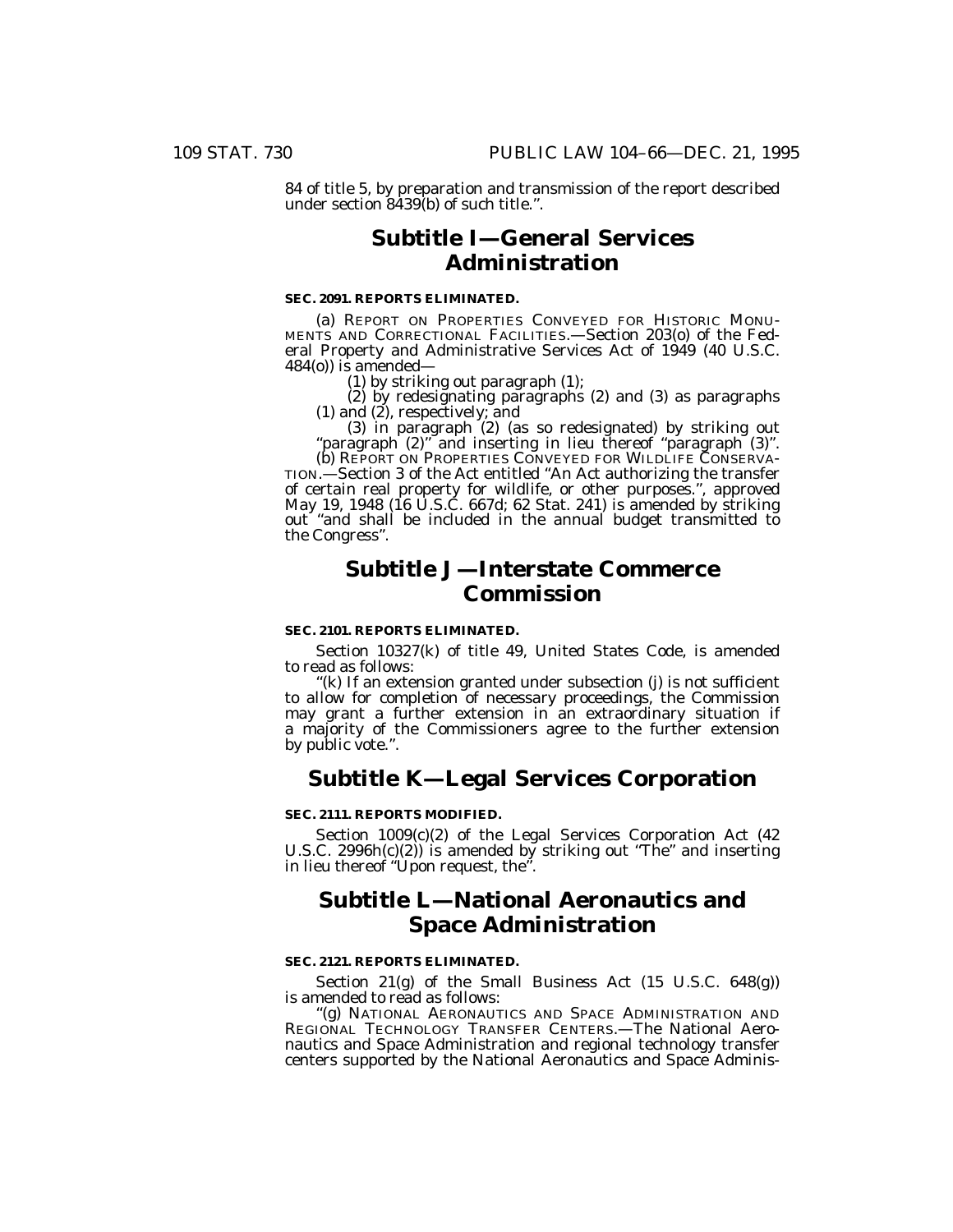tration are authorized and directed to cooperate with small business development centers participating in the program.''.

## **Subtitle M—National Council on Disability**

#### **SEC. 2131. REPORTS ELIMINATED.**

Section 401(a) of the Rehabilitation Act of 1973 (29 U.S.C. 781(a)) is amended—

(1) by striking paragraph (9); and

(2) by redesignating paragraphs (10) and (11) as paragraphs  $(9)$  and  $(10)$ , respectively.

## **Subtitle N—National Science Foundation**

### **SEC. 2141. REPORTS ELIMINATED.**

(a) STRATEGIC PLAN FOR SCIENCE AND ENGINEERING EDU- CATION.—Section 107 of the Education for Economic Security Act (20 U.S.C. 3917) is repealed.

(b) BUDGET ESTIMATE.—Section 14 of the National Science Foundation Act of 1950 (42 U.S.C. 1873) is amended by striking subsection (j).

# **Subtitle O—National Transportation Safety Board**

### **SEC. 2151. REPORTS MODIFIED.**

Section 1117 of title 49, United States Code, is amended—

(1) in paragraph (2) by adding ''and'' after the semicolon;

(2) in paragraph (3) by striking out ''; and'' and inserting in lieu thereof a period; and

(3) by striking out paragraph (4).

# **Subtitle P—Neighborhood Reinvestment Corporation**

#### **SEC. 2161. REPORTS ELIMINATED.**

Section 607(c) of the Neighborhood Reinvestment Corporation Act (42 U.S.C. 8106(c)) is amended by striking the second sentence.

# **Subtitle Q—Nuclear Regulatory Commission**

### **SEC. 2171. REPORTS MODIFIED.**

Section 208 of the Energy Reorganization Act of 1974 (42 U.S.C. 5848) is amended by striking ''each quarter a report listing for that period'' and inserting ''an annual report listing for the previous fiscal year''.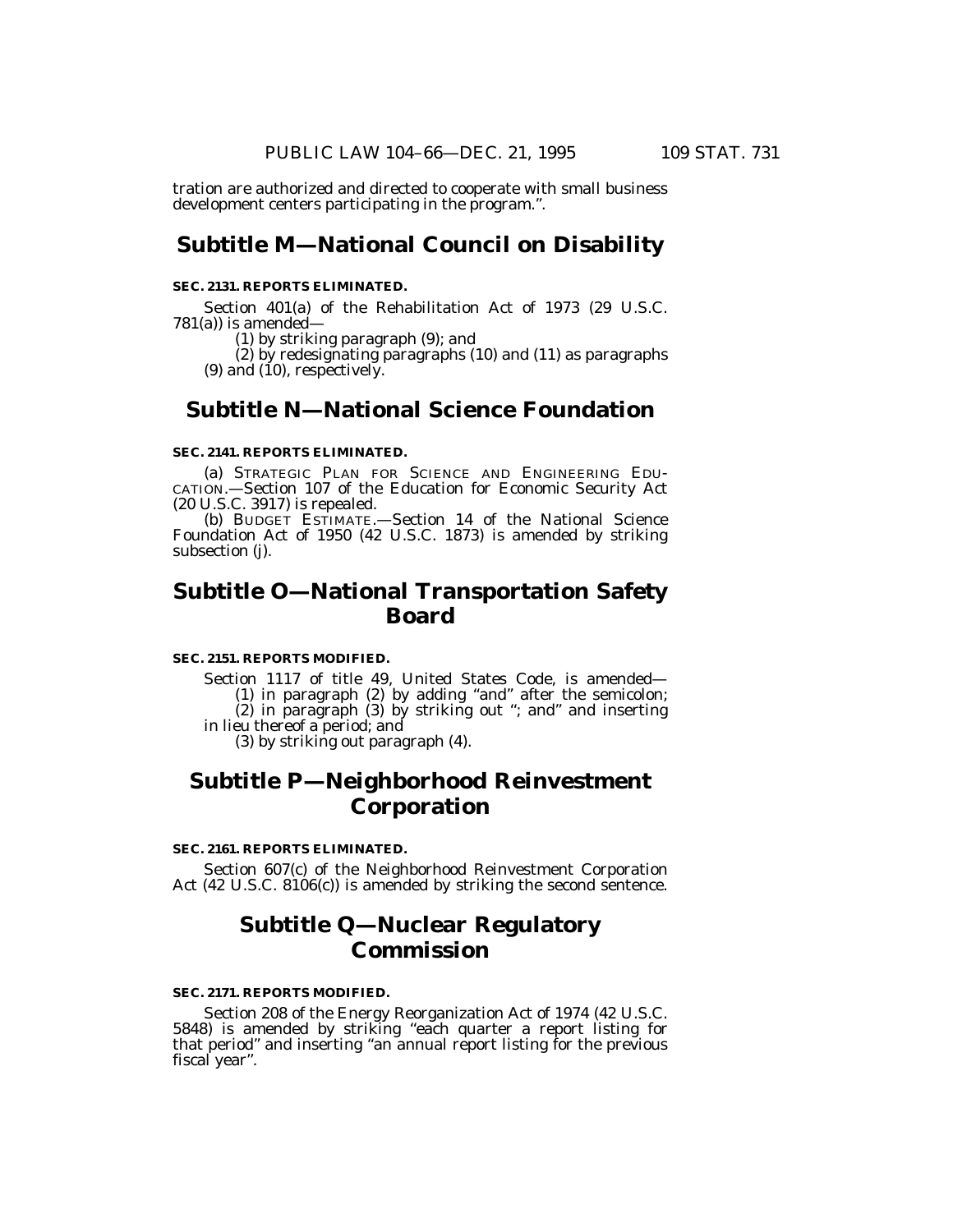# **Subtitle R—Office of Personnel Management**

### **SEC. 2181. REPORTS ELIMINATED.**

(a) REPORT ON SENIOR EXECUTIVE SERVICE.—(1) Section 3135 of title 5, United States Code, is repealed.

(2) The table of sections for chapter 31 of title 5, United States Code, is amended by striking out the item relating to section 3135.

(b) REPORT ON PERFORMANCE AWARDS.—Section 4314(d) of title 5, United States Code, is repealed.

(c) REPORT ON TRAINING PROGRAMS.—(1) Section 4113 of title 5, United States Code, is repealed.

(2) The table of sections for chapter 41 of title 5, United States Code, is amended by striking out the item relating to section 4113.

(d) REPORT ON PREVAILING RATE SYSTEM.—Section 5347(e) of title 5, United States Code, is amended by striking out the fourth and fifth sentences.

(e) REPORT ON ACTIVITIES OF THE MERIT SYSTEMS PROTECTION BOARD AND THE OFFICE OF PERSONNEL MANAGEMENT.—Section 2304 of title 5, United States Code, is amended—

(1) in subsection (a) by striking out ''(a)''; and

(2) by striking subsection (b).

### **SEC. 2182. REPORTS MODIFIED.**

Section 1304(e)(6) of title 5, United States Code, is amended by striking out ''at least once every three years''.

## **Subtitle S—Office of Thrift Supervision**

### **SEC. 2191. REPORTS MODIFIED.**

Section 18(c)(6)(B) of the Federal Home Loan Bank Act (12 U.S.C.  $1438(c)(6)(B)$  is amended-

(1) by striking out ''annually'';

(2) by striking out ''audit, settlement,'' and inserting in lieu thereof ''settlement''; and

(3) by striking out '', and the first audit'' and all that follows through ''enacted''.

## **Subtitle T—Panama Canal Commission**

### **SEC. 2201. REPORTS ELIMINATED.**

(a) REPORTS ON PANAMA CANAL.—Section 1312 of the Panama Canal Act of 1979 (Public Law 96–70; 22 U.S.C. 3722) is repealed.

(b) TECHNICAL AND CONFORMING AMENDMENT.—The table of contents in section 1 of such Act is amended by striking out the item relating to section 1312.

# **Subtitle U—Postal Service**

### **SEC. 2211. REPORTS MODIFIED.**

(a) REPORT ON CONSUMER EDUCATION PROGRAMS.—Section 4(b) of the Mail Order Consumer Protection Amendments of 1983 (39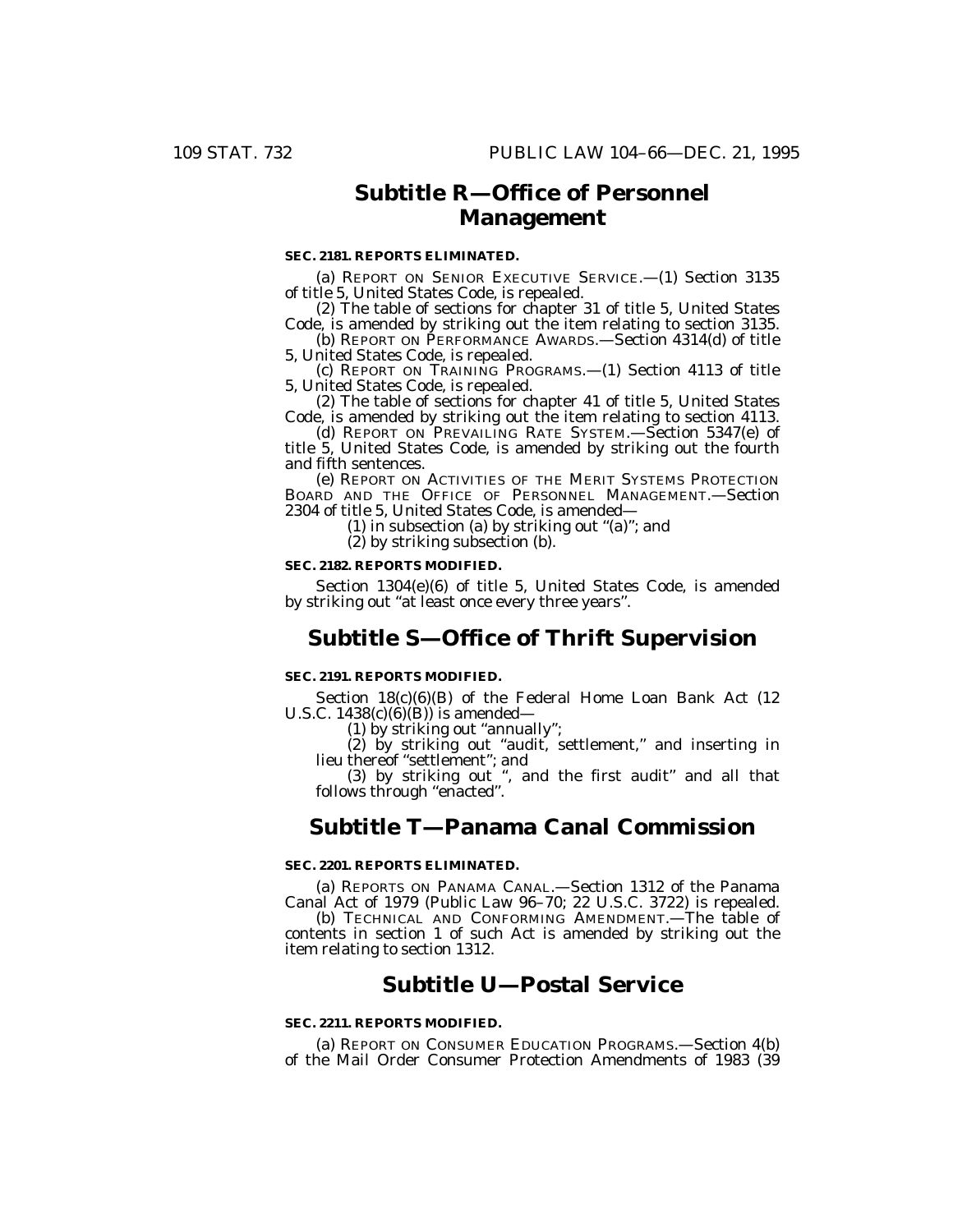U.S.C. 3005 note; Public Law 98–186; 97 Stat. 1318) is amended to read as follows:<br>"(b) A summary of the activities carried out under subsection

(a) shall be included in the first semiannual report submitted each year as required under section 5 of the Inspector General Act of 1978 (5 U.S.C. App.).".

(b) REPORT ON INVESTIGATIVE ACTIVITIES.—Section 3013 of title 39, United States Code, is amended in the last sentence by striking out ''the Board shall transmit such report to the Congress'' and inserting in lieu thereof ''the information in such report shall be included in the next semiannual report required under section 5 of the Inspector General Act of 1978 (5 U.S.C. App.)''.

# **Subtitle V—Railroad Retirement Board**

### **SEC. 2221. REPORTS MODIFIED.**

(a) COMBINATION OF REPORTS.—Section 502 of the Railroad Retirement Solvency Act of 1983 (45 U.S.C. 231f–1) is amended by striking ''On or before July 1, 1985, and each calendar year thereafter'' and inserting ''As part of the annual report required under section 22(a) of the Railroad Retirement Act of 1974 (45 U.S.C. 231u(a))''.

(b) MODIFICATION OF DATES FOR PROJECTION AND REPORT.— Section 22 of the Railroad Retirement Act of 1974 (45 U.S.C. 231u) is amended—

> (1) by striking ''February 1'' and inserting ''May 1''; and (2) by striking ''April 1'' and inserting ''July 1''.

# **Subtitle W—Thrift Depositor Protection Oversight Board**

### **SEC. 2231. REPORTS MODIFIED.**

Section 21A(k)(9) of the Federal Home Loan Bank Act (12 U.S.C. 1441a(k)(9)) is amended by striking out ''the end of each calendar quarter'' and inserting in lieu thereof ''June 30 and December 31 of each calendar year''.

# **Subtitle X—United States Information Agency**

### **SEC. 2241. REPORTS ELIMINATED.**

22 USC 4001 note.

Notwithstanding section 601(c)(4) of the Foreign Service Act of 1980 (22 U.S.C.  $4001(c)(4)$ ), the reports otherwise required under such section shall not cover the activities of the United States Information Agency.

# **TITLE III—REPORTS BY ALL DEPARTMENTS AND AGENCIES**

#### **SEC. 3001. REPORTS ELIMINATED.**

(a) REPORT ON PART-TIME EMPLOYMENT.—(1) Section 3407 of title 5, United States Code, is repealed.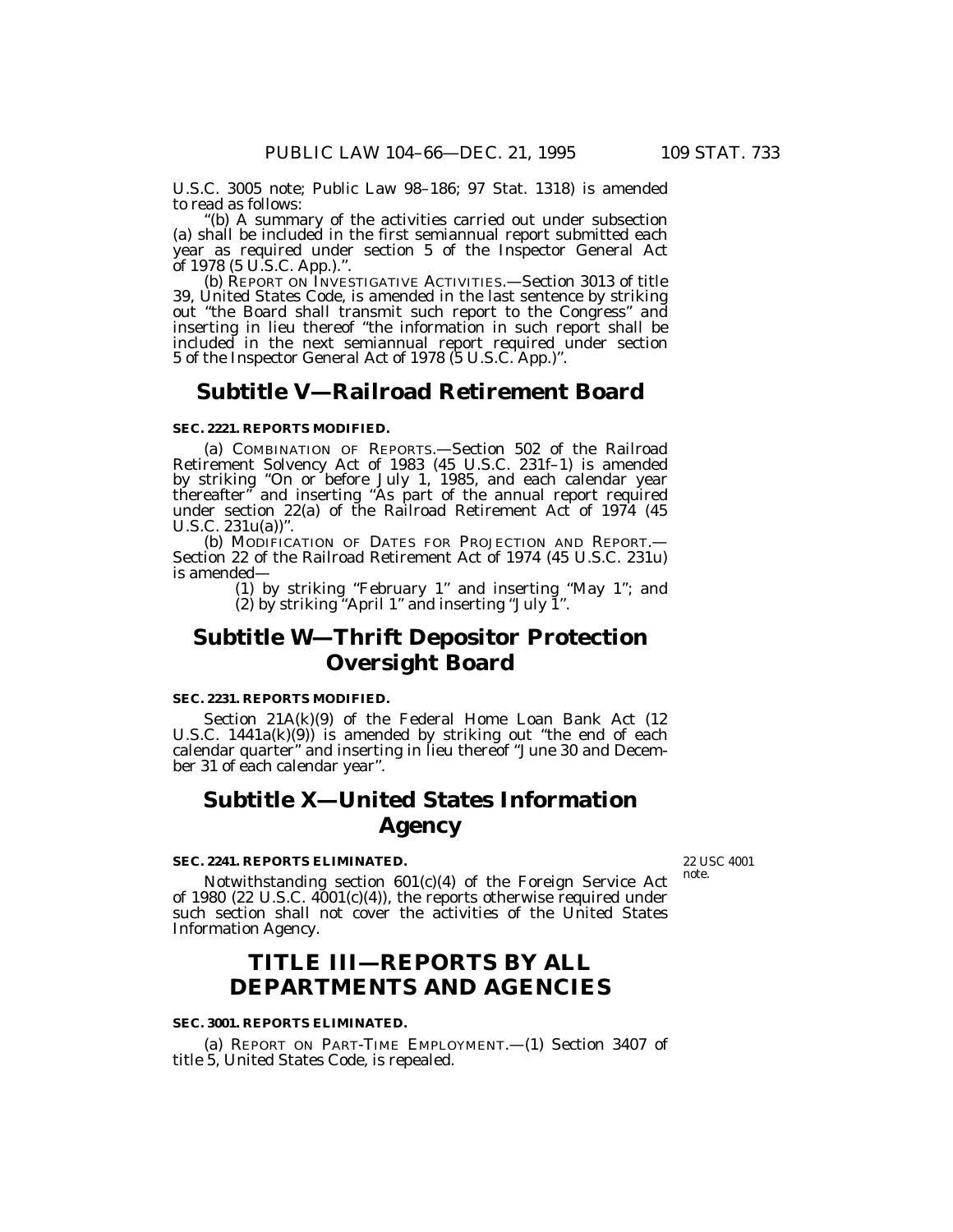(2) The table of sections for chapter 34 of title 5, United States Code, is amended by striking out the item relating to section 3407. (b) SEMIANNUAL REPORT ON LOBBYING.—Section 1352 of title

31, United States Code, is amended by—

(1) striking out subsection  $(d)$ ; and

(2) redesignating subsections (e), (f), (g), and (h) as subsections  $(d)$ ,  $(e)$ ,  $(f)$ , and  $(g)$ , respectively.

(c) REPORTS ON PROGRAM FRAUD AND CIVIL REMEDIES.—(1) Section 3810 of title 31, United States Code, is repealed.

(2) The table of sections for chapter 38 of title 31, United States Code, is amended by striking out the item relating to section 3810.

(d) REPORT ON RIGHT TO FINANCIAL PRIVACY ACT.—Section 1121 of the Right to Financial Privacy Act of 1978 (12 U.S.C. 3421) is repealed.

(e) REPORT ON PLANS TO CONVERT TO THE METRIC SYSTEM.— Section 12 of the Metric Conversion Act of 1975 (15 U.S.C. 205j– 1) is repealed.

(f) REPORT ON TECHNOLOGY UTILIZATION AND INTELLECTUAL PROPERTY RIGHTS.—Section 11(f) of the Stevenson-Wydler Technology Innovation Act of 1980 (15 U.S.C. 3710(f)) is repealed.

(g) REPORT ON EXTRAORDINARY CONTRACTUAL ACTIONS TO FACILITATE THE NATIONAL DEFENSE.—Section 4(a) of the Act entitled ''An Act to authorize the making, amendment, and modification of contracts to facilitate the national defense'', approved August 28, 1958 (50 U.S.C. 1434(a)), is amended by striking out ''all such actions taken'' and inserting in lieu thereof ''if any such action has been taken''.

(h) REPORTS ON DETAILING EMPLOYEES.—Section 619 of the Treasury, Postal Service, and General Government Appropriations Act, 1993 (Public Law 102–393; 106 Stat. 1769), is repealed.

5 USC note prec. 3341.

### **SEC. 3002. REPORTS MODIFIED.**

Section 552b(j) of title 5, United States Code, is amended to read as follows:

''(j) Each agency subject to the requirements of this section shall annually report to the Congress regarding the following:

"(1) The changes in the policies and procedures of the agency under this section that have occurred during the preceding 1-year period.

"(2) A tabulation of the number of meetings held, the exemptions applied to close meetings, and the days of public notice provided to close meetings.

''(3) A brief description of litigation or formal complaints concerning the implementation of this section by the agency.

''(4) A brief explanation of any changes in law that have affected the responsibilities of the agency under this section.''.

### **SEC. 3003. TERMINATION OF REPORTING REQUIREMENTS.**

(a) TERMINATION.—

(1) IN GENERAL.—Subject to the provisions of paragraph (2) of this subsection and subsection (d), each provision of law requiring the submittal to Congress (or any committee of the Congress) of any annual, semiannual, or other regular periodic report specified on the list described under subsection (c) shall cease to be effective, with respect to that requirement, 4 years after the date of the enactment of this Act.

31 USC 1113 note.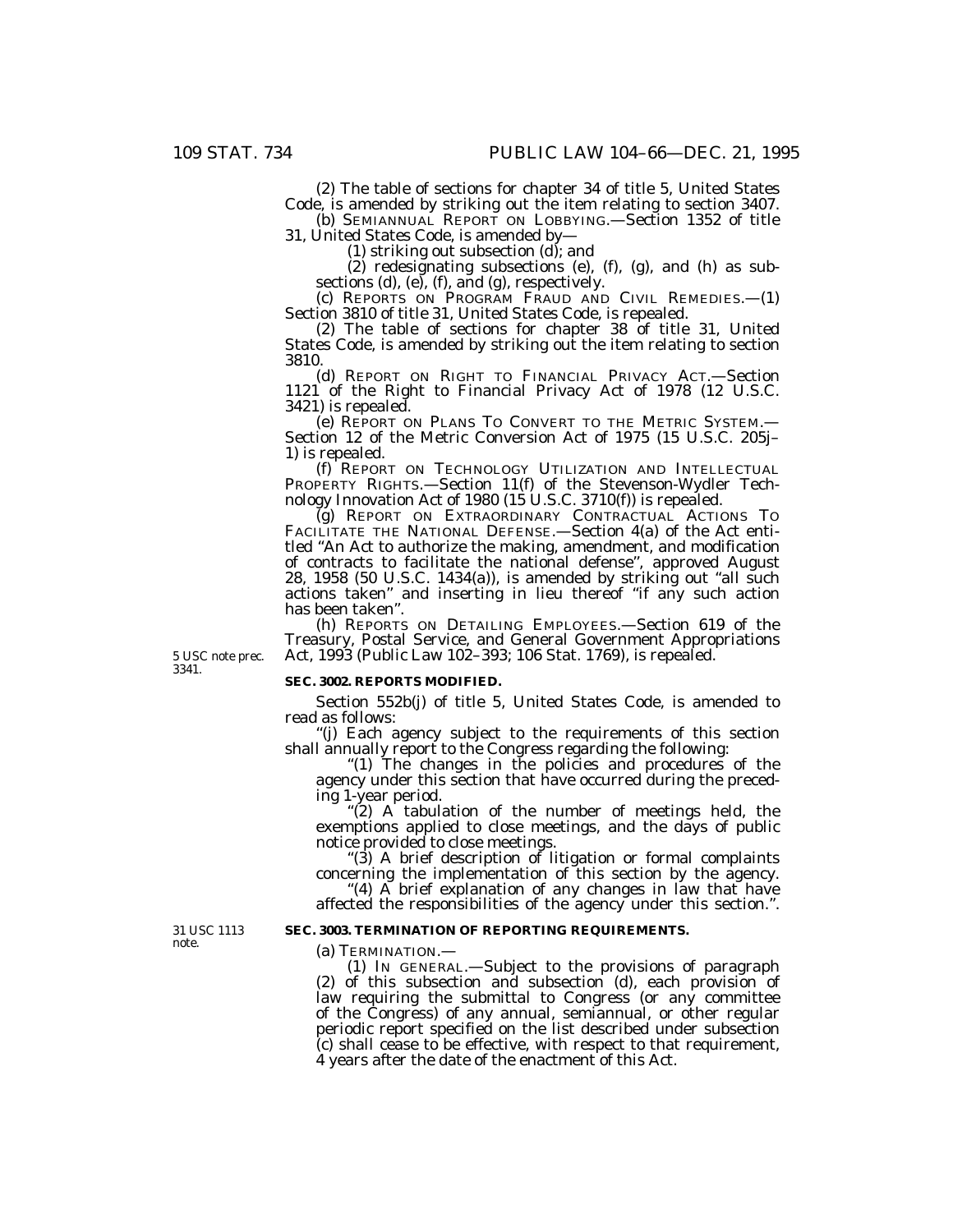(2) EXCEPTION.—The provisions of paragraph  $(1)$  shall not apply to any report required under—

(A) the Inspector General Act of 1978 (5 U.S.C. App.); or

(B) the Chief Financial Officers Act of 1990 (Public Law 101–576), including provisions enacted by the amendments made by that Act.

(b) IDENTIFICATION OF WASTEFUL REPORTS.—The President President. shall include in the first annual budget submitted pursuant to section 1105 of title 31, United States Code, after the date of enactment of this Act a list of reports that the President has determined are unnecessary or wasteful and the reasons for such determination.

(c) LIST OF REPORTS.—The list referred to under subsection (a) is the list prepared by the Clerk of the House of Representatives for the first session of the One Hundred Third Congress under clause 2 of rule III of the Rules of the House of Representatives (House Document No. 103–7).

(d) SPECIFIC REPORTS EXEMPTED.—Subsection (a)(1) shall not apply to any report required under—

(1) section 116 of the Foreign Assistance Act of 1961 (22 U.S.C. 2151n);

(2) section 306 of that Act (22 U.S.C. 2226);

 $(3)$  section 489 of that Act  $(22 \text{ U.S.C. } 2291 \text{ h});$ 

(4) section 502B of that Act (22 U.S.C. 2304);

(5) section 634 of that Act (22 U.S.C. 2394);

(6) section 406 of the Foreign Relations Authorization Act, Fiscal Years 1990 and 1991 (22 U.S.C. 2414a);

(7) section 25 of the Arms Export Control Act (22 U.S.C. 2765);

(8) section 28 of that Act (22 U.S.C. 2768);

(9) section 36 of that Act (22 U.S.C. 2776);

(10) section 6 of the Multinational Force and Observers Participation Resolution (22 U.S.C. 3425);

(11) section 104 of the FREEDOM Support Act (22 U.S.C. 5814);

(12) section 508 of that Act (22 U.S.C. 5858);

(13) section 4 of the War Powers Resolution (50 U.S.C. 1543);

(14) section 204 of the International Emergency Economic Powers Act (50 U.S.C. 1703);

(15) section 14 of the Export Administration Act of 1979 (50 U.S.C. App. 2413);

(16) section 207 of the International Economic Policy Act of 1972 (Public Law 92–412; 86 Stat. 648);

(17) section 4 of Public Law 93–121 (87 Stat. 448);

(18) section 108 of the National Security Act of 1947 (50 U.S.C. 404a);

(19) section 704 of the Support for East European Democracy (SEED) Act of 1989 (22 U.S.C. 5474);

(20) section 804 of the Foreign Relations Authorization Act, Fiscal Years 1990 and 1991 (Public Law 101–246; 104 Stat. 72);

(21) section 140 of the Foreign Relations Authorization Act, Fiscal Years 1988 and 1989 (22 U.S.C. 2656f);

(22) section 2 of the Act of September 21, 1950 (Chapter 976; 64 Stat. 903);